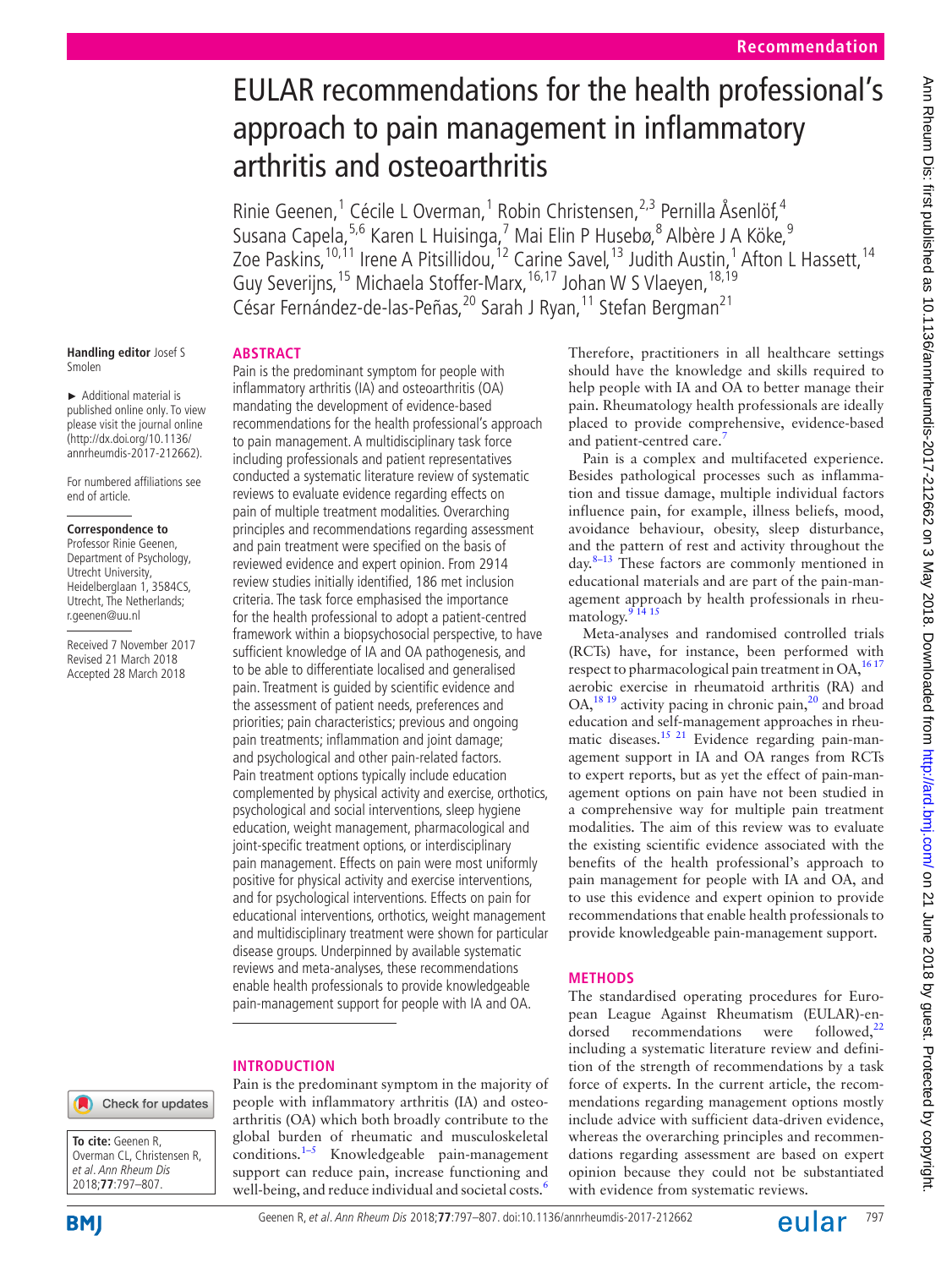#### **Task force**

The task force that included 18 members (16 from Europe and 2 from the USA) from 12 countries consisted of patient representatives, nurses, physiotherapists, psychologists, rheumatologists, a general practitioner, an occupational therapist, a clinical epidemiologist and a research fellow. The executive committee of the task force consisted of a convener (RG), methodologist (RC) and research fellow (CLO). During the first of two task force meetings, the research questions, scope of the project and pain-management options were defined.

#### **Scope**

Definition of the scope and framing of questions addressing management options in systematic reviews helped the task force to achieve focused recommendations. This process was guided by PICO which specifies the patient Population, Interventions, Comparator and Outcomes of interest.<sup>2</sup>

The target users of the recommendations are health professionals in the field of rheumatology including rheumatologists. The target population for these recommendations are patients with OA and patients with the following types of IA: RA, spondyloarthritis (SpA) and psoriatic arthritis (PsA).

It was decided that recommendations should cover core general pain management that virtually any health professional should be able to give including the appraisal of treatment options which require referral to specialised pain treatment. These options requiring referral included in the recommendations should be readily available to most healthcare practitioners. Moreover, it was decided to exclude general pharmacological and joint-specific medical and surgical treatments such as arthroplasty and glucocorticoid injections from the systematic literature review because these are better covered by the existing EULAR task force recommendations for the management of IA and OA[.16 17 24–29](#page-9-3)

To restrict the systematic literature review to pain-management strategies, the target outcome of our systematic review was pain. However, consistent with other expert groups, [30 31](#page-9-9) the task force unanimously endorsed that, besides pain, physical functioning (eg, activity) and psychological functioning (eg, emotional well-being and participation) are core domains of any management intervention in rheumatic care. This focus on pain as an outcome but also the multiple management options that are reviewed and the broad group of patients to which this study is relevant, differentiates our study from studies with a more general focus on education in  $IA<sub>21</sub><sup>21</sup>$  or non-pharmacological management of  $OA<sup>15</sup>$ 

## **Systematic literature review**

The bibliographic databases Cochrane, Embase, PsycINFo, PubMed, Scopus and Web of Science were searched with the name of one or more of the diseases of interest in the title and the word 'pain' and a word referring to a mode of intervention or care in the title, abstract or keywords (search date: 19 October 2015). For efficiency in answering the broad question of the literature review and to benefit from the work that was done previously, the search was limited to systematic reviews, meta-analyses, (practice) guidelines and recommendations. If no systematic reviews were available, we searched for RCTs. No time or language restrictions were applied in the initial search. Thus, included in the literature search were systematic reviews in one of the selected diseases (RA, SpA, PsA, OA) with pain as an outcome measure. Excluded were studies involving general pharmacological and joint-specific medical and surgical treatment.

All abstracts were independently read and judged on their suitability for inclusion by two reviewers. Results were compared and, in case of discrepancy, discussed until consensus was reached. Excluded were duplicate articles, articles that were withdrawn, those not written in English, animal studies, conference abstracts, articles including (practice) guidelines or recommendations without a systematic review or meta-analysis included, previous versions of reviews and meta-analyses (eg, Cochrane reviews), articles that did not have pain as a reported outcome measure or did not report outcomes for OA, RA, SpA or PsA, articles not reviewing the effect of one or multiple modes of intervention or care, and articles that only reviewed the effects of pharmacological treatments, surgical treatments, complementary medicine, herbs or nutraceuticals. Reference lists of the selected articles were hand-searched for additional relevant systematic reviews and meta-analyses. The detailed search keys and exclusion criteria are shown in online [supple](https://dx.doi.org/10.1136/annrheumdis-2017-212662)[mentary file 1](https://dx.doi.org/10.1136/annrheumdis-2017-212662) .

#### **Evaluating the evidence**

The evidence for OA was divided into evidence for OA in general; OA of the knee, hip or knee and hip; OA of the hand/ wrist and OA of the foot/ankle. The systematic reviews and meta-analyses commonly included a mean effect size for pain. For every treatment option and per disease subgroup, the effect found by the included articles was recorded and effect categories were distinguished: 'positive effect' (ie, articles (unanimously) state positive effects of the treatment option on pain), 'no effect' (ie, articles state the treatment option has neither positive nor negative effects), 'unclear effect' (ie, articles state both no effects and positive effects) or a combination thereof meaning that articles were divided in their conclusions on the effect of the treatment option (eg, some state unclear effects and others only positive effects). 'Negative effect' could have been a category but none of the included studies stated harmful overall effects of the examined treatment options.

Our systematic review protocol was developed as a review of reviews including systematic reviews and meta-analyses of RCTs. Therefore, the Oxford Centre for evidence-based medicine 'level of evidence' for all recommendations was 1A (from meta-analysis or RCTs) or occasionally 1B (when only one RCT was available).<sup>[22](#page-9-7)</sup> The Grades of Recommendation, Assessment, Development and Evaluation system was used to rate the overall quality of evidence of the reviews and meta-analyses.<sup>32</sup> Two assessors independently graded the quality of the available evidence as high, moderate, low or very low. In case of discrepancy, the quality was discussed until consensus was reached.<sup>33</sup> 'Strength of recommendation' was determined for the recommendations. These scores vary from A ('category of evidence' 1A: meta-analysis of RCTs) to D ('category of evidence' 4 from expert committee reports or opinions and/or clinical experience of respected authorities or extrapolated recommendation from 'category of evidence' 2 or 3 from non-randomised experimental, correlation or descriptive studies).<sup>22</sup>

## **Developing recommendations**

During the second and last task force meeting, the results of the systematic literature were presented and discussed, and the wording of recommendations was started. Treatment recommendations were supported by findings in the systematic literature review. Overarching principles and assessment recommendations were mostly based on expert opinion in the task force. After this meeting, the wording was finished through email, and each task force member indicated the 'level of agreement' on a numerical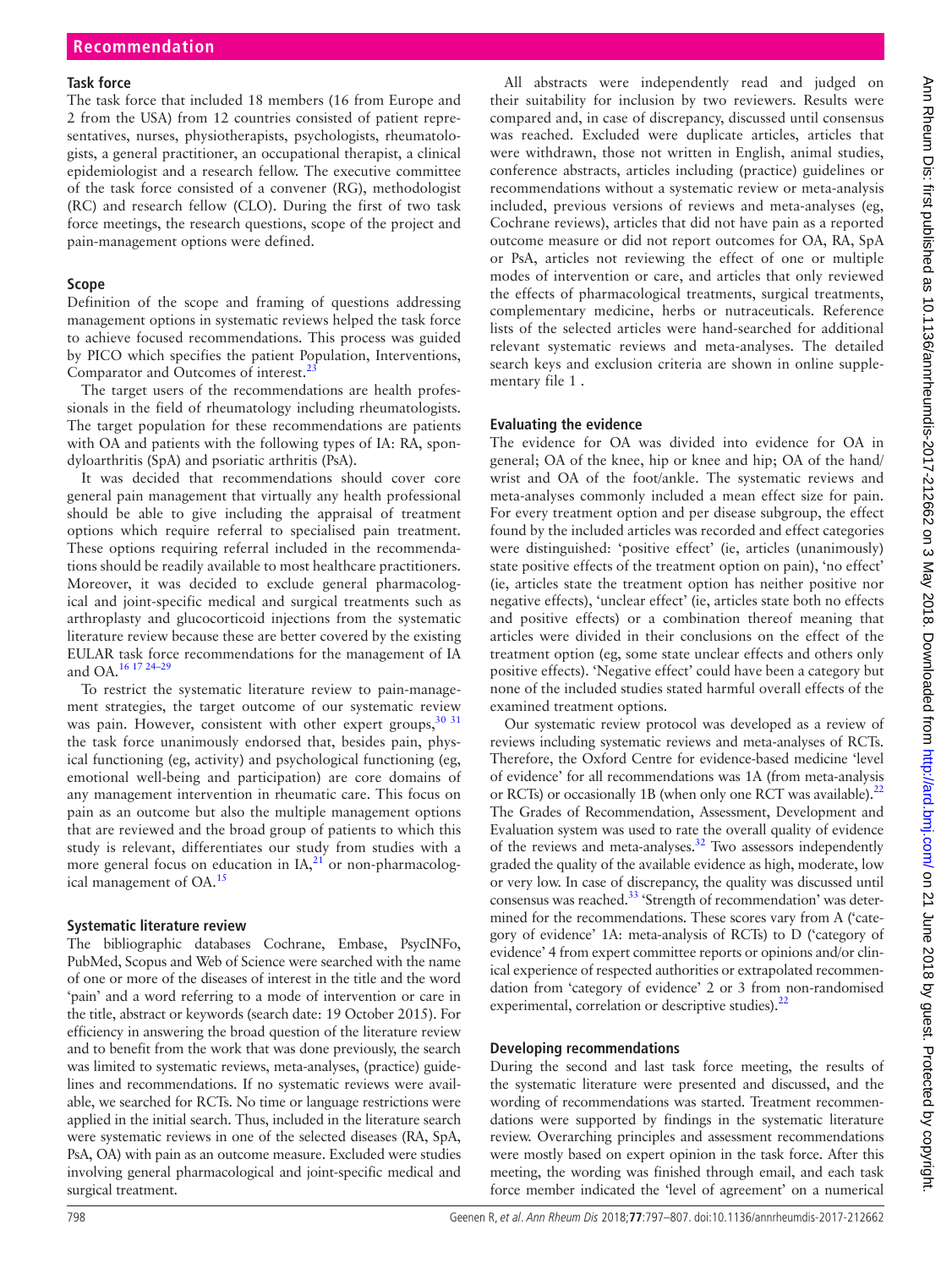

<span id="page-2-0"></span>**Figure 1** Flow chart of the systematic literature review of systematic reviews.

rating scale ranging from 0 (completely disagree) to 10 (completely agree).

## **Results**

[Figure](#page-2-0) 1 shows a flow chart of the systematic literature review. The 2914 selected titles reduced to 214 after exclusion of duplicates and check of exclusion criteria. Full texts of 17 articles could not be obtained. Two assessors read 197 articles in full-text. Another 13 articles were excluded for being a narrative (non-systematic) review  $(3x)$ , guideline without systematic review  $(1x)$ or duplicate  $(2x)$ , not having pain as an outcome  $(4x)$  or treatment effects on pain as an aim (2x) or involving only results of pharmacological treatment (1x). Two additional meta-analyses were included after scanning the reference list of the selected articles. In total, 186 systematic reviews and meta-analyses were included, and their content was assessed for the following information: population, types of intervention, effects and level of quality. This information is provided in online [supplementary](https://dx.doi.org/10.1136/annrheumdis-2017-212662)  [files 2, 3 and 4](https://dx.doi.org/10.1136/annrheumdis-2017-212662) for all included studies.

## **Evaluation of effects on pain (systematic literature review)**

No studies were found that systematically reviewed effects on pain for PsA. Moreover, it was found that of the included treatment options, sleep interventions and most assistive devices were not evaluated for their effect on pain in systematic reviews. Studies were heterogeneous with respect to intervention and comparator conditions. For example, comparisons of exercise included land-based versus water-based, strengthening versus aerobic, group versus individual, supervised versus home-based, multimodal versus unimodal, progressive versus non-progressive and one or various exercises versus standard care, sham or medication. The reviewed studies, direction of effects and level of quality are shown in tables [1 and 2](#page-2-1) for the treatment modalities

<span id="page-2-1"></span>**Table 1** Overview of systematic reviews of randomised trials (evidence category 1A) regarding education, orthotics, psychological interventions, weight management and multimodal treatment: treatment modality and disease, direction of effect and the quality of the evidence according to GRADE in patients with RA, SpA and OA

| <b>Treatment modality</b><br><b>Disease</b><br><b>Specific treatment modality</b> | <b>Reviews</b><br>(n) | <b>Direction</b><br>of effect | <b>GRADE</b><br>quality of<br>evidence |
|-----------------------------------------------------------------------------------|-----------------------|-------------------------------|----------------------------------------|
| <b>Education and self-management</b>                                              |                       |                               |                                        |
| <b>RA</b>                                                                         | 8                     | $0/+$                         | ⊕⊕                                     |
| SpA                                                                               | 1                     | $\mathbf 0$                   | $\oplus\oplus$                         |
| OA-general                                                                        | 6                     | $O/$ +                        | ⊕⊕⊕                                    |
| OA-hand/wrist                                                                     | $\mathbf{1}$          | $\mathbf{O}$                  | $\oplus$                               |
| OA-hip/knee                                                                       | 4                     | $^{+}$                        | ⊕⊕⊕                                    |
| OA-knee                                                                           | 4                     | $^{+}$                        | $\oplus \oplus \oplus$                 |
| <b>Orthotics</b>                                                                  |                       |                               |                                        |
| <b>RA</b>                                                                         |                       |                               |                                        |
| Orthotic gloves                                                                   | 2                     | $0/+$                         | $\oplus\oplus$                         |
| <b>Splints</b>                                                                    | 5                     | $0/+$                         | $\oplus\oplus$                         |
| Insoles                                                                           | 8                     | $0/+$                         | ⊕⊕                                     |
| Orthopaedic shoes                                                                 | 3                     | $+$                           | $\oplus\oplus$                         |
| Padded hosiery                                                                    | 1                     | $^{+}$                        | $_{\oplus}$                            |
| <b>OA-hand/wrist</b>                                                              |                       |                               |                                        |
| Orthotic gloves                                                                   | 1                     | 0                             | $\oplus$                               |
| <b>Splints</b>                                                                    | 8                     | $^{+}$                        | $\oplus\oplus$                         |
| OA hip                                                                            |                       |                               |                                        |
| Insoles                                                                           | 1                     | $^{+}$                        | $\oplus$                               |
| OA-knee                                                                           |                       |                               |                                        |
| <b>Braces</b>                                                                     | 10                    | $?1+$                         | $\oplus$                               |
| Sleeves                                                                           | 1                     | $^{+}$                        | ⊕⊕                                     |
| <b>Elastic bandages</b>                                                           | 2                     | $^{+}$                        | $\oplus\oplus$                         |
| Taping                                                                            | 3                     | $?1+$                         | $\oplus\oplus$                         |
| Orthoses in general                                                               | $\mathbf{1}$          | $^{+}$                        | $\oplus\oplus$                         |
| Insoles                                                                           | 15                    | $?1+$                         | $\oplus\oplus$                         |
|                                                                                   | 1                     | $+$                           |                                        |
| Orthopaedic shoes<br>Cane                                                         | 1                     | $^{+}$                        | $\oplus\oplus$                         |
|                                                                                   |                       |                               | $\oplus$                               |
| <b>Psychological interventions</b>                                                |                       |                               |                                        |
| RA                                                                                | $\overline{7}$        |                               |                                        |
| Cognitive-behavioural therapy                                                     |                       | $^{+}$                        | ⊕⊕⊕                                    |
| <b>Biofeedback</b>                                                                | 1                     | $\ddot{}$                     | ⊕⊕                                     |
| SpA                                                                               |                       |                               |                                        |
| Cognitive-behavioural therapy                                                     | 1                     | 0                             | $\oplus$                               |
| OA-general                                                                        |                       |                               |                                        |
| Cognitive-behavioural therapy                                                     | 1                     | $^{+}$                        | ⊕⊕⊕                                    |
| Psychosocial and coping interventions                                             | 1                     | $\ddot{}$                     | $\oplus\oplus\oplus$                   |
| Relaxation techniques                                                             | 1                     | $^{+}$                        | ⊕                                      |
| OA-hip/knee                                                                       |                       |                               |                                        |
| Relaxation techniques                                                             | 1                     | $\ddot{}$                     | $\oplus$                               |
| OA-knee                                                                           |                       |                               |                                        |
| <b>Biofeedback</b>                                                                | 1                     | 0                             | $_{\oplus}$                            |
| Weight management                                                                 |                       |                               |                                        |
| RA                                                                                | 2                     | $\ddot{}$                     | ⊕⊕                                     |
| SpA                                                                               | 1                     | $^{+}$                        | $\oplus$                               |
| OA-hip/knee                                                                       | 2                     | $+$                           | ⊕⊕⊕                                    |
| OA-knee                                                                           | 10                    | $0/+$                         | $\oplus \oplus \oplus$                 |
| <b>Multimodal treatment</b>                                                       |                       |                               |                                        |
| <b>RA</b>                                                                         |                       |                               |                                        |
| Comprehensive occupational therapy                                                | 1                     | 0                             | $\oplus\oplus$                         |
| <b>OA-hand/wrist</b>                                                              |                       |                               |                                        |
| Multidisciplinary therapy                                                         | 1                     | 0                             | $\oplus\oplus$                         |
|                                                                                   |                       |                               | Continued                              |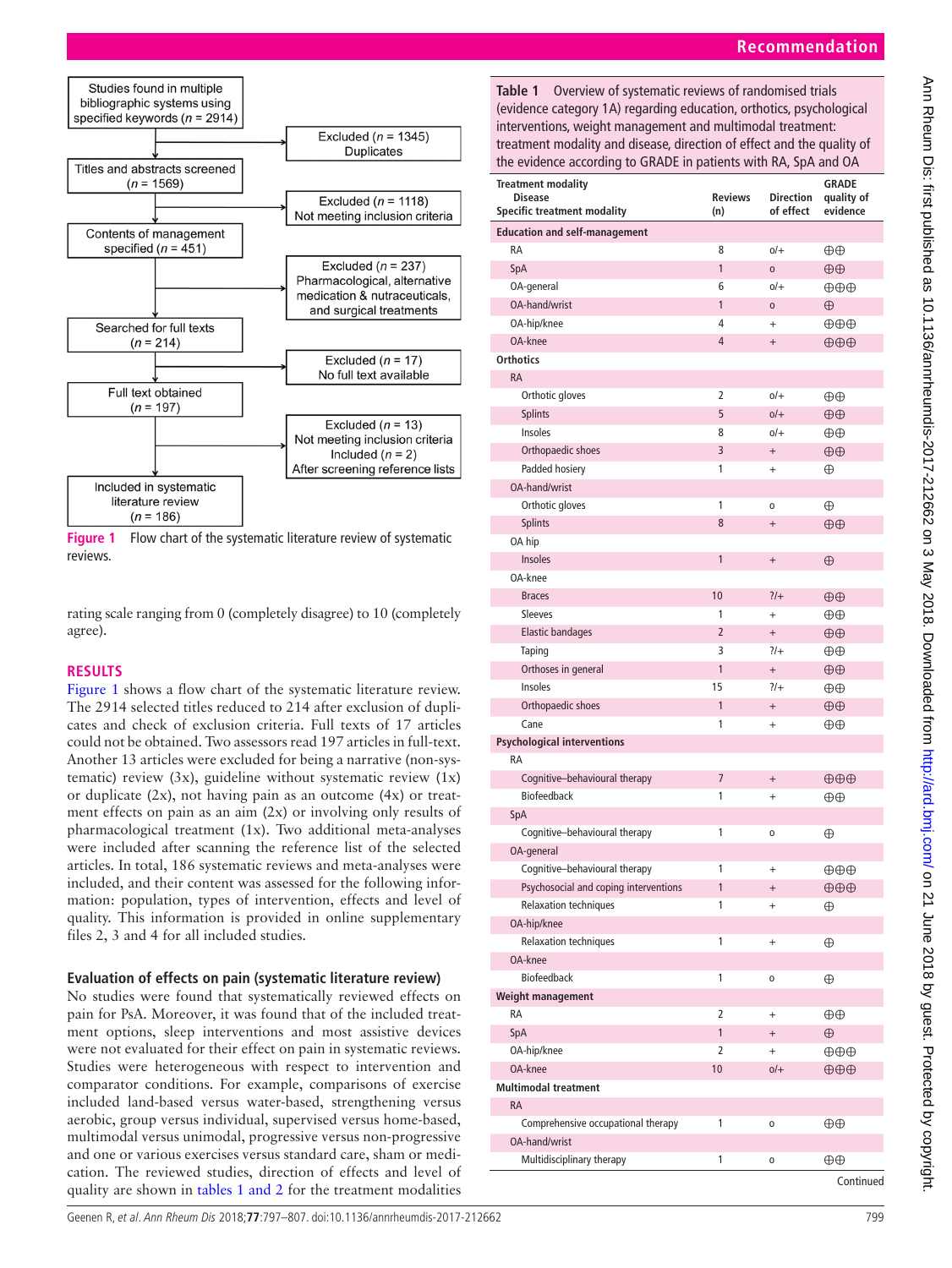| <b>Table 1</b> Continued                                            |                       |                               |                                        |
|---------------------------------------------------------------------|-----------------------|-------------------------------|----------------------------------------|
| <b>Treatment modality</b><br>Disease<br>Specific treatment modality | <b>Reviews</b><br>(n) | <b>Direction</b><br>of effect | <b>GRADE</b><br>quality of<br>evidence |
| OA knee                                                             |                       |                               |                                        |
| Comprehensive physical therapy                                      |                       | $\Omega$                      | $\oplus \oplus \oplus$                 |
| Diseases without a review were excluded from the table.             |                       |                               |                                        |

Direction of effect:+, positive; o, no; -, negative; ?, unclear (effect equivocal), or a combination thereof meaning that different reviews reached different conclusions about the effect of the treatment.

References are shown in online [supplementary file 2](https://dx.doi.org/10.1136/annrheumdis-2017-212662).

GRADE, ⊕⊕⊕⊕, high; ⊕⊕⊕, moderate; ⊕⊕, low; ⊕, very low.

GRADE, Grades of Recommendation, Assessment, Development and Evaluation; OA,

osteoarthritis; RA, rheumatoid arthritis; SpA, spondyloarthritis.

<span id="page-3-1"></span>**Table 2** Overview of systematic reviews of randomised trials (evidence category 1A) regarding 'physical activity and exercise': treatment modality and disease, direction of effect and the quality of the evidence according to GRADE in patients with RA, SpA and OA

| <b>Treatment modality</b><br><b>Disease</b> | Reviews (n)    | Direction of effect of evidence | <b>GRADE quality</b>          |
|---------------------------------------------|----------------|---------------------------------|-------------------------------|
| <b>General exercise</b>                     |                |                                 |                               |
| RA                                          | 5              | 0/                              | $\oplus$                      |
| SpA                                         | 6              | $+$                             | $\oplus$                      |
| OA-general                                  | 6              | $\ddot{}$                       | $\oplus \oplus \oplus$        |
| <b>OA-hand/wrist</b>                        | $\overline{4}$ | 0/                              | $\oplus$                      |
| OA-hip/knee                                 | 11             | $+$                             | $\oplus \oplus \oplus$        |
| OA-hip                                      | 11             | 0/                              | $\oplus$                      |
| OA-knee                                     | 18             | $^{+}$                          | $\oplus \oplus \oplus$        |
| OA-foot/ankle                               | $\overline{2}$ | $+$                             | $\oplus$                      |
| Aerobic exercise                            |                |                                 |                               |
| <b>RA</b>                                   | $\overline{3}$ | O/                              | $\oplus$                      |
| OA-general                                  | 3              | $\ddot{}$                       | $\oplus \oplus \oplus$        |
| OA-hip/knee                                 | $\overline{2}$ | $0/+$                           | $\oplus$                      |
| OA-hip                                      | 1              | 0                               | $\oplus$                      |
| OA-knee                                     | 9              | $+$                             | $\oplus \oplus \oplus$        |
| <b>Strength and resistance</b>              |                |                                 |                               |
| <b>RA</b>                                   | $\overline{2}$ | O/                              | $\oplus$                      |
| OA-general                                  | 3              | $\ddot{}$                       | $\oplus \oplus \oplus$        |
| <b>OA-hand/wrist</b>                        | $\overline{2}$ | 0/                              | $\oplus$                      |
| OA-hip/knee                                 | 4              | $^{+}$                          | $\oplus \oplus \oplus$        |
| OA-hip                                      | 3              | $+$                             | $\oplus$                      |
| OA-knee                                     | 14             | $^{+}$                          | $\oplus \oplus \oplus$        |
| Tai chi, yoga, qigong, whole body vibration |                |                                 |                               |
| RA                                          | 3              | $^{7/+}$                        | $\oplus$                      |
| OA-general                                  | 6              | 0/                              | $\oplus$ to $\oplus$ $\oplus$ |
| OA-hand/wrist                               | 3              | $^{+}$                          | $\oplus$                      |
| OA-hip/knee                                 | 1              | 0/                              | $\oplus$                      |
| OA-knee                                     | 12             | $0/+$                           | $\oplus$ to $\oplus$ $\oplus$ |

Diseases without a review were excluded from the table.

Direction of effect: +, positive; o, no; -, negative; ?, unclear (effect equivocal) or a combination thereof meaning that different reviews reached different conclusions about the effect of the treatment.

References are shown in online [supplementary file 3](https://dx.doi.org/10.1136/annrheumdis-2017-212662).

GRADE: ⊕⊕⊕⊕, high; ⊕⊕⊕, moderate; ⊕⊕, low; ⊕ to ⊕⊕, very low to low; ⊕, very low. (The combined ⊕ to ⊕⊕ grade is due to difference in quality between studies of different modalities.)

GRADE, Grades of Recommendation, Assessment, Development and Evaluation; OA, osteoarthritis; RA, rheumatoid arthritis; SpA, spondyloarthritis.

<span id="page-3-0"></span>**Table 3** Review of reviews (evidence category 1A) regarding miscellaneous therapies: treatment modality and disease, direction of effect and the quality of the evidence according to GRADE in patients with RA, SpA and OA

| <b>Treatment modality</b><br><b>Disease</b>   | Reviews (n)    | <b>Direction of</b><br>effect | <b>GRADE quality</b><br>of evidence    |
|-----------------------------------------------|----------------|-------------------------------|----------------------------------------|
| Acupuncture                                   |                |                               |                                        |
| <b>RA</b>                                     | 5              | $0/+$                         | $\oplus\oplus$                         |
| OA-general                                    | $\overline{4}$ | $0/+$                         | $\oplus$                               |
| OA-hand/wrist                                 | 3              | $0/+$                         | $\oplus$                               |
| OA-hip/knee                                   | $\overline{2}$ | $\ddot{}$                     | $\oplus$                               |
| OA-hip                                        | 1              | $\circ$                       | $\oplus\oplus$                         |
| OA-knee                                       | 16             | $\ddot{}$                     | $\oplus \oplus \oplus$                 |
| <b>Balneotherapy and massage</b>              |                |                               |                                        |
| <b>RA</b>                                     | 3              | $0/+$                         | $\oplus$                               |
| SpA                                           | $\overline{2}$ | $0/+$                         | $\oplus$                               |
| OA-general                                    | 5              | $0/+$                         | $\oplus$ to $\oplus$ $\oplus$          |
| OA-hand/wrist                                 | 3              | $^{+}$                        | $_{\oplus}$                            |
| OA-hip/knee                                   | $\overline{2}$ | $0/+$                         | $\oplus$                               |
| OA-knee                                       | 8              | $\ddot{}$                     | $\oplus$                               |
| Thermotherapy                                 |                |                               |                                        |
| <b>RA</b>                                     | 4              | $0/+$                         | $\oplus\oplus$                         |
| OA-general                                    | 1              | $\circ$                       | $\oplus$                               |
| OA-hand/wrist                                 | 3              | $0/+$                         | ⊕⊕                                     |
| OA-knee                                       | $\overline{4}$ | $0/+$                         | $\oplus$                               |
| Ultrasound, radiotherapy and<br>diathermy     |                |                               |                                        |
| RA                                            | 3              | $\qquad \qquad +$             | $\oplus\oplus$                         |
| OA-general                                    | $\overline{2}$ | $0/+$                         | $\oplus$                               |
| OA-hip/knee                                   | $\overline{2}$ | $?$ /0                        | ⊕⊕                                     |
| OA-knee                                       | 12             | $0/+$                         | $\oplus\oplus$ to $\oplus\oplus\oplus$ |
| <b>Electromagnetic therapy</b>                |                |                               |                                        |
| <b>RA</b>                                     | $\overline{2}$ | $0/+$                         | ⊕⊕                                     |
| OA-general                                    | 1              | $\ddot{}$                     | $\oplus \oplus \oplus$                 |
| OA-hip/knee                                   | 3              | $\ddot{}$                     | $\oplus$                               |
| OA-knee                                       | 18             | $?1 +$                        | $\oplus\oplus$ to $\oplus\oplus\oplus$ |
| Laser therapy                                 |                |                               |                                        |
| <b>RA</b>                                     | 3              | $\qquad \qquad +$             | ⊕⊕                                     |
| OA-general                                    | $\overline{2}$ | $0/+$                         | $\oplus\oplus$                         |
| <b>OA-hand/wrist</b>                          | 4              | $\mathbf{o}$                  | $\oplus\oplus$                         |
| OA-knee                                       | $\overline{7}$ | $0/+$                         | $\oplus \oplus \oplus$                 |
| <b>Magnet therapy</b>                         |                |                               |                                        |
| OA-general                                    | $\mathbf{1}$   | $0/+$                         | $\oplus$                               |
| OA-hand/wrist                                 | $\overline{2}$ | $0/+$                         | $\oplus\oplus$                         |
| OA-knee                                       | $\overline{2}$ | $\mathbf 0$                   | $\oplus$                               |
| Manual therapy/joint mobilisation             |                |                               |                                        |
| <b>OA-hand/wrist</b>                          | 4              | $+$                           | $\oplus \oplus \oplus$                 |
| OA-hip/knee                                   | 1              | $0/+$                         | ⊕⊕                                     |
| OA-hip                                        | $\mathbf{1}$   | $+$                           | $\oplus\oplus$                         |
| OA-knee                                       | 1              | $^{+}$                        | $\oplus$                               |
| <b>Diverse</b>                                |                |                               |                                        |
| OA-general (healing, gigong,<br>chiropractic) | 1              | $0/+$                         | $_{\oplus}$                            |
| OA-hand/wrist (leeches, copper<br>hracelets)  | $\overline{2}$ | O/?                           | $\oplus$                               |

Diseases without a review were excluded for the table.

Direction of effect: +, positive; o, no; -, negative; ?, unclear (effect equivocal) or a combination thereof meaning that different reviews reached different conclusions about the effect of the treatment or that the direction of effects differed between treatment modalities such as between transcutaneous electrical nerve stimulation and pulsed electromagnetic field therapy which are both included in 'electromagnetic therapy'.

References are shown in online [supplementary file 4](https://dx.doi.org/10.1136/annrheumdis-2017-212662).

GRADE: ⊕⊕⊕⊕, high; ⊕⊕⊕, moderate; ⊕⊕ to ⊕⊕⊕, low to moderate; ⊕⊕, low; ⊕ to ⊕⊕, very low to low; ⊕ very low. (The combined grades are due to difference in quality between studies of different modalities such as balneotherapy vs massage studies.) GRADE, Grades of Recommendation, Assessment, Development and Evaluation; OA, osteoarthritis; RA, rheumatoid arthritis; SpA, spondyloarthritis.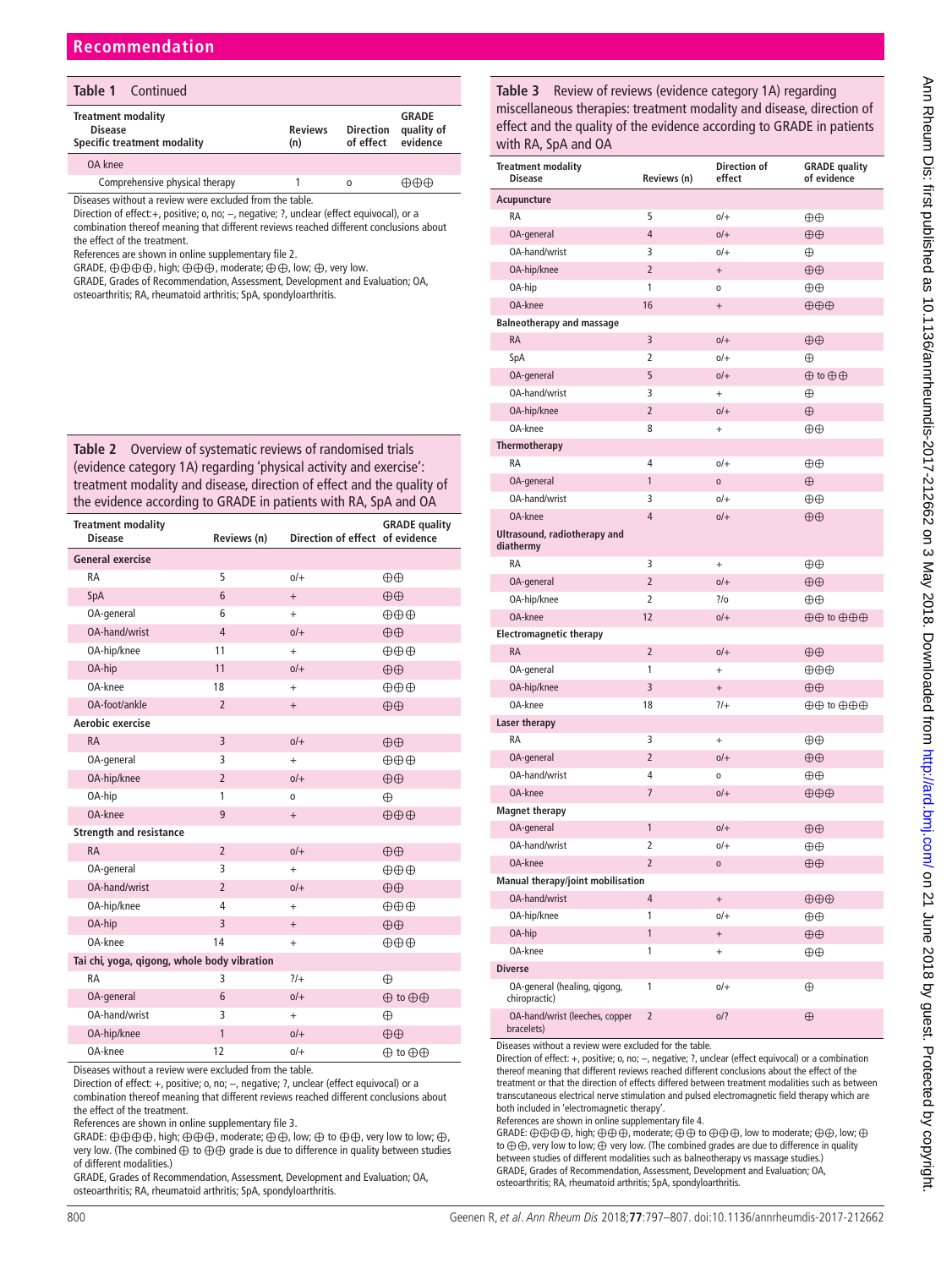that were included in the recommendations and in [table](#page-3-0) 3 for miscellaneous treatment modalities.

#### Education and self-management

The reviewed review studies on education and self-management programmes generally concluded that available studies showed 'positive effects' (n=8) or showed both 'no effects' and 'positive effects' (n=14), but for SpA and OA of the hand/wrist, single meta-analyses observed 'no effect' on pain [\(table](#page-2-1) 1).

#### Physical activity and exercise

Of all treatment options, the effects of physical exercise have been studied most extensively ([table](#page-3-1) 2). For general exercise, aerobic exercise, and strength and resistance training, the quality of studies was low to moderate and effects on pain were mostly 'positive' in IA and OA, with some reviews observing 'no effects'. For tai chi, yoga, qigong and whole body vibration, the quality of studies was low to very low, and it was unclear whether there were positive effects on pain. [Table](#page-3-1) 2 can be used as a guide for choosing an appropriate intervention; for instance, strength and resistance training is more relevant and more extensively studied for OA of the knee than for other conditions. Reviews do not answer the question whether high-intensity exercise is as safe as low-intensity exercise which is an ongoing issue of debate. $343$ 

## **Orthotics**

In mostly low quality studies, 'positive effects' of orthotics on pain have been consistently observed for orthopaedic shoes in RA and OA of the knee, splints in OA of the hand, and sleeves and elastic bandages in OA of the knee and less consistently for other orthotics ([table](#page-2-1) 1). Except for use of a cane,  $16$  no systematic reviews evaluated daily living aids such as a tin-opener or assistive devices using pain as an outcome. Although several orthotics can be recommended based on positive effects on pain, there is not enough evidence to give recommendations regarding design or materials.

## Psychological and social interventions

In very low to moderate quality studies, effects of psychological interventions (eg, cognitive–behavioural therapy (CBT), mindfulness-based interventions, stress management training) on pain as summarised in reviews were 'positive' with the exception of reviews showing 'no effect' on pain of CBT in SpA and biofeedback in OA ([table](#page-2-1) 1).

## Weight management

In very low to moderate quality studies, effects of weight management have been frequently reviewed for OA of the knee; 'no effects' and 'positive effects' were observed. For RA and SpA, 'positive effects' were observed in three reviews [\(table](#page-2-1) 1).

## Sleep interventions

It has been proposed that sleep disturbance should be systematically assessed and managed in patients with IA and OA.<sup>13 36-38</sup> Our systematic review did not extract systematic reviews that evaluated effects of sleep interventions on pain in OA or IA, but randomised trials examined the effects of CBT for insomnia in OA. CBT was observed to improve sleep and pain in one study.<sup>[39](#page-9-15)</sup> In another study, both CBT and a placebo condition resulted in improved sleep and comparable reductions of pain over 6 months, but the CBT group had significantly greater reductions in wake after sleep onset which predicted subsequent decreases in clinical pain.[40](#page-9-16) Outside the field of rheumatic diseases,

meta-analyses support the effectiveness of behavioural, including self-help, interventions on sleep outcomes.<sup>[41 42](#page-9-17)</sup> Face-to-face treatments of at least four sessions seem to be more effective than self-help interventions.<sup>[43](#page-9-18)</sup> In meta-analyses, small but significant effects of sleep interventions on pain have been observed in people with varied chronic medical conditions.<sup>[44 45](#page-9-19)</sup>

## Pharmacological treatment

Pharmacological treatment is a core ingredient of pain management in IA and OA. It includes analgesics (eg, paracetamol, codeine and other opiate-like drugs); oral or topical non-steroidal anti-inflammatory drugs (NSAIDs); intra-articular injections, for example, with glucocorticoids; and occasionally also agents for neuropathic pain. The evidence for pharmacological pain treatment was not part of the current review but has been evaluated by other task forces.<sup>16 17 24-29 46-50</sup> In brief, previous task forces recommended paracetamol as first-line treatment, with topical agents such as topical NSAIDs and capsaicin also recommended for specific joints, for patients with  $OA<sub>1</sub><sup>17,26,29</sup>$  and consideration of intra-articular injections for specific joints in OA and IA.[17 24–26 28 29](#page-9-20) Existing EULAR recommendations should be consulted regarding the safe use of NSAIDs.<sup>17 26 29 4</sup>

## Miscellaneous therapies

[Table](#page-3-0) 3 shows an overview of less commonly available therapies in rheumatological clinical practice that were therefore not included in the recommendations. If a patient shows interest in one of these therapies, and skilled professionals are available to administer them, then this overview can be used as a quick guide to the appropriate meta-analyses. These therapies have especially been studied in OA of the knee with positive effects on pain of acupuncture and 'balneotherapy and massage' and less clear effects of 'electrical' therapies.

## Psoriatic arthritis

Pain is as high or higher in PsA than in  $\mathbb{R}A$ ,  $\frac{51}{1}$  and patients have an educational need to manage their pain.<sup>52</sup> Nevertheless, none of the extracted studies reviewed the health professional's approach in PsA for effects on pain. Given the lack of specific knowledge, the health professional may use pain treatment options in RA to guide pain treatment in PsA.

# **Overarching principles (expert opinion)**

The task force defined overarching principles based on expert opinion [\(box](#page-5-0) 1).

First, patient-centred care was considered important. Care that is respectful of and responsive to individual patient preferences, needs and values, and ensures that patient values guide clinical decisions,<sup>53</sup> may improve adherence and persistence with treatment.<sup>21 54–57</sup> Validation of the patient's pain experience is considered a prerequisite for trust, communication and engagement in treatment.

Second, a biopsychosocial model of pain was recommended. Relationships between all factors of this model are recognised to be interactive and reciprocal with mutually influencing pathways similar to a hanging mobile toy in which movement of one part causes movement of other parts. The importance of the distinct factors differs between individuals.

Third, in order to achieve pain control, it is crucial to treat disease activity and to prevent tissue damage. To meet that aim, the health professional should have basic knowledge of IA and OA. Common treatment goals in rheumatic diseases are to optimise control of inflammation, decrease disease activity, improve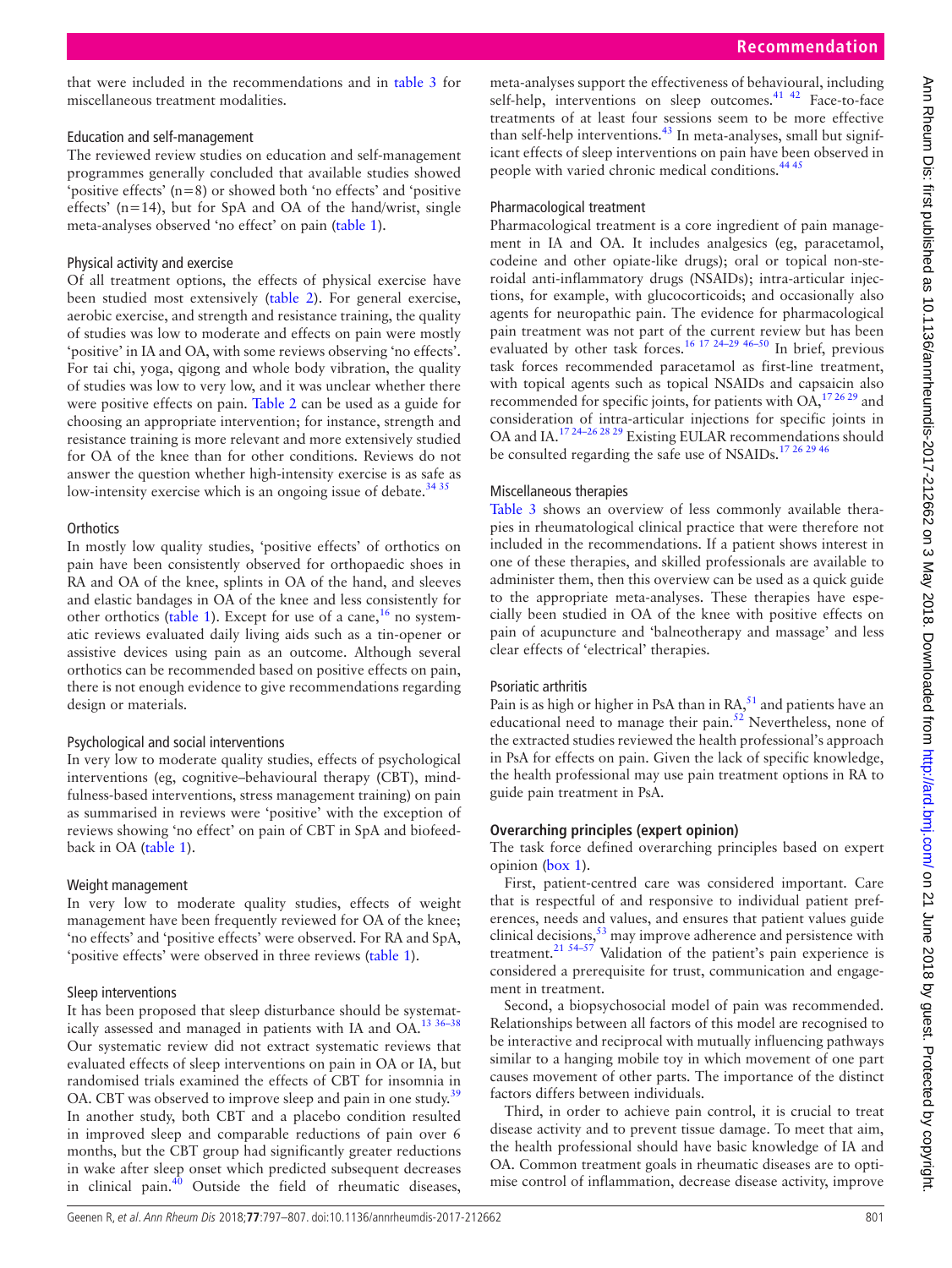#### **Box 1 Overarching principles**

- <span id="page-5-0"></span>► The assessment and treatment process should be guided by a patient-centred framework.
- $\blacktriangleright$  The health professional should understand that (any type of) pain encompasses multiple and mutually interacting biological, psychological and social factors that include but are not limited to pain severity, peripheral (inflammation and joint damage) and central neurophysiological processes, physical (dis)ability, resilience and vulnerabilities (emotions, cognitions, behaviour, lifestyle), social factors (work, support, facilities, economic), sleep quality, obesity and other health risks (eg, smoking, alcoholism).
- $\blacktriangleright$  The health professional should have basic knowledge of the pathology, treatment and sequelae of inflammatory arthritis and osteoarthritis.
- $\blacktriangleright$  The health professional should be able to differentiate between localised and generalised pain and should know that these types of pain may coexist.

function and well-being, and to reduce pain and other disease-related symptoms.<sup>15-17 21 24-29</sup>

Fourth, the ability to differentiate between types of pain helps the health professional to direct the optimal pain-management strategy. Pain localised in a specific region of the body might be due to peripheral nociceptive input such as inflammation or damage. Generalised pain is more often non-specific with regard to pathological findings and can be due to a dysfunction in the regulation of pain pathways. Pain is commonly regarded as generalised or widespread when pain is present in both sides of the body, above and below the waist and in axial body regions. In IA, generalised pain may remain despite good inflammatory control. Such pain requires comprehensive pain-management strategies.<sup>58</sup> 59

Not all health professionals may currently have the required knowledge and skills to apply these principles. For those health professionals who have identified that they require further education in this area, the overarching principles can be used to direct their learning. This may involve work-based supervision with another health professional or undertaking an educational course that addresses some or all of these principles.

#### **Recommendations (systematic literature review and expert opinion)**

[Table](#page-6-0) 4 shows the recommendations. Proper assessment is a prerequisite for proper pain treatment. Recommendations 1 (assessment) and 2 (personalised treatment plan) were based on expert opinion in the task force. Treatment recommendations 3–10 were based on the systematic literature review summarising effects on pain. Specific considerations regarding application of these treatment options (indicated with an asterisk in [table](#page-6-0) 4) were based on expert opinion of the task force.

#### Assessment

The extent of assessment depends on many factors such as available time. A first step in ensuring that pain management is patient-centred is to invite patients disclosing the impact of pain on their daily functioning, to assess their ideas and concerns regarding the cause of their pain and the perceived control over pain episodes, and to take account of their expectations and preferences for treatment. It is deemed important to establish the patient's functional and valued life goals, that is, what it is that they cannot currently do as

well as they would wish to. Research shows that individuals differ widely in terms of management needs.<sup>[21 54 60 61](#page-9-10)</sup>

Second, assess pain severity using a numerical or visual analogue pain rating scale, $62$  and the onset, duration, location and spread (pain manikin), quality, interference, triggers and progression of pain. Furthermore, appraise the type of pain (localised or generalised) and whether referral is needed to a pain specialist to evaluate the type of pain, current treatment or current medication (safe use, interactions with other medication, side effects). Generalised pain can be recognised in a clinical interview and by the use of a pain manikin such as the Michigan body map.[63](#page-9-26) Use validated questionnaires to assess the potential presence of neuropathic pain.<sup>62 64-66</sup>

Third, assess ongoing pharmacological and non-pharmacological treatments, previous treatments tried and the effects and side effects of these treatments, patient beliefs about the ability to control and overcome pain and its consequences, and willingness of the patient to engage in additional treatment if deemed necessary.

Fourth, assess current inflammation and joint damage as sources of pain following the most recent recommendations.<sup>[67 68](#page-10-0)</sup> In case of poorly controlled inflammation, optimise disease control or refer to a rheumatologist for treatment according to recommendations.<sup>25 27 48</sup> In case of localised (nociceptive) pain relating to OA, consider (to refer to) joint-specific treatments in line with recommendations.[16 69](#page-9-3)

Fifth, assess pain-related biological, psychological and social factors that might need attention, specifically:

- The nature and extent of disability: physical activity, mobility, activities of daily living, social participation, general physical fitness (aerobic capacity, muscle strength, endurance), pain-related fear and avoidance of activities, balance of activities and rest (pacing).
- Beliefs and emotions about pain and pain-related disability: the psychological response to pain and psychological vulnerability factors, psychological distress, psychiatric comorbidity and cognitions such as catastrophising (rumination, magnification and helplessness), $\frac{70}{10}$  $\frac{70}{10}$  $\frac{70}{10}$  fear of movement-related pain, $71$  catastrophising and pain self-efficacy.<sup>[72](#page-10-3)</sup>
- Social factors related to pain and its consequences: the way family members and other significant others react to patient's pain or pain-related disability; work; family and friends; economic problems; housing.
- Sleep problems: the quantity and quality of sleep, including whether the patient feels refreshed on waking and sleep hygiene habits such as regular exercise during the day, stress management, noise, sleep timing and avoidance of caffeine, nicotine, alcohol and daytime napping.<sup>[73](#page-10-4)</sup>
- Presence of obesity.<sup>[74](#page-10-5)</sup>
- Other factors that might influence pain or pain management, such as dependence on tobacco, alcohol or drugs.<sup>75</sup>

#### Treatment

[Tables](#page-2-1) 1–3 offer an overview of the number of the reviewed reviews and meta-analyses, the observed effects of specific treatments on pain and the quality of evidence of the studies.

Through shared decision-making, treatment is guided by the expressed needs of the patient, the health professional's assessment and evidence-based treatment options. A stepped-care approach is recommended including education and self-management support in step 1 (recommendation 3), one or more treatment options by a specialist if indicated in step 2 (recommendations 4–9) or multidisciplinary treatment in step 3 (recommendation 10).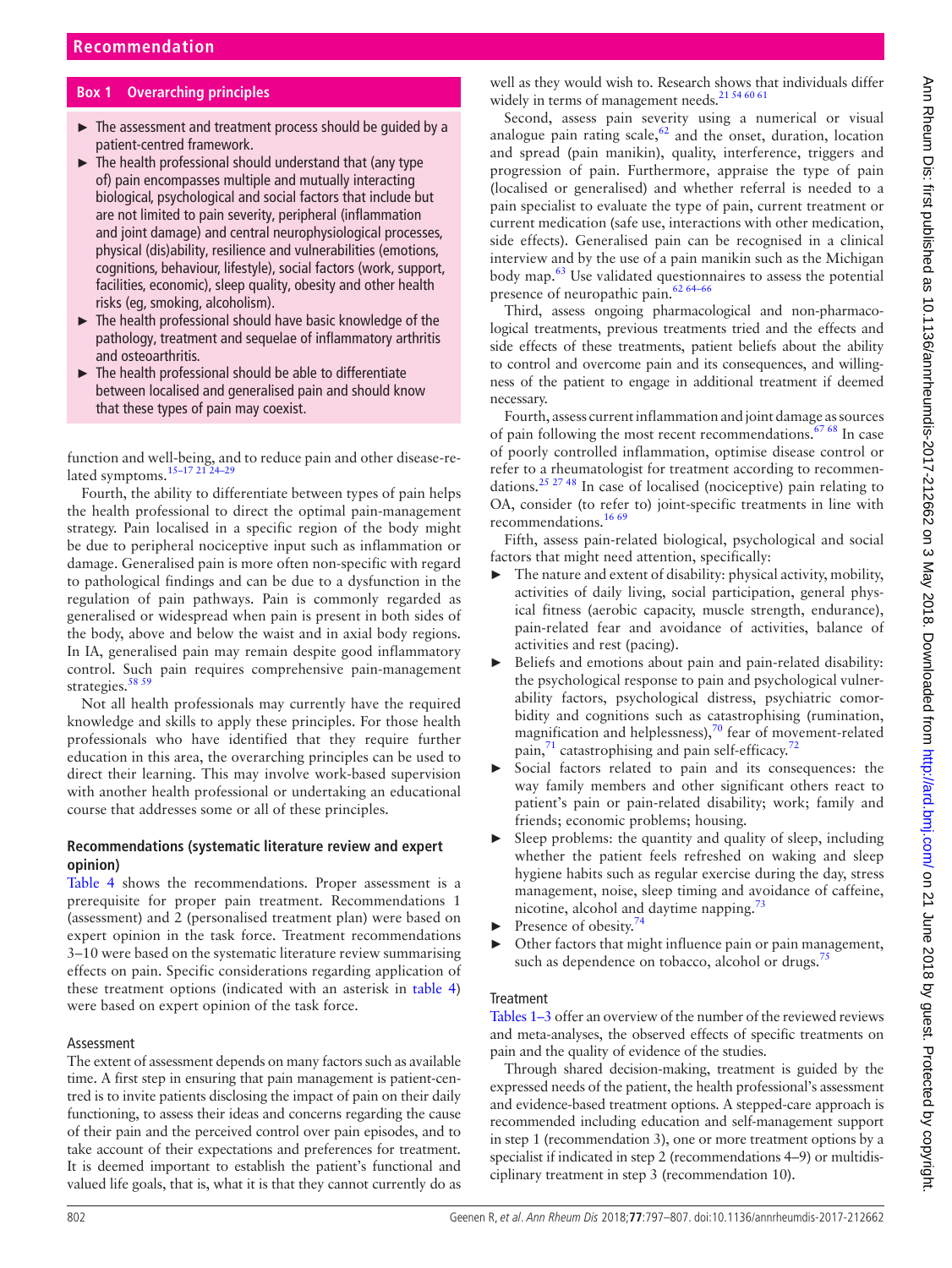<span id="page-6-0"></span>

| Table 4 EULAR recommendations for the health professionals' approach to pain management in inflammatory arthritis and osteoarthritis                                                                                                                                                                                                                                                                                                                                                                                                                                                                                                                                                                                                                                                                                                                                                              |                      |                               |                                             |
|---------------------------------------------------------------------------------------------------------------------------------------------------------------------------------------------------------------------------------------------------------------------------------------------------------------------------------------------------------------------------------------------------------------------------------------------------------------------------------------------------------------------------------------------------------------------------------------------------------------------------------------------------------------------------------------------------------------------------------------------------------------------------------------------------------------------------------------------------------------------------------------------------|----------------------|-------------------------------|---------------------------------------------|
|                                                                                                                                                                                                                                                                                                                                                                                                                                                                                                                                                                                                                                                                                                                                                                                                                                                                                                   | Level of<br>evidence | Strength of<br>recommendation | Level of agreement<br>task force: mean (SD) |
| 1. Assessment by the health professional should include the following aspects (the assessment is brief or extensive depending<br>on factors such as available time, whether it is a first or regular consultation, and the needs of the patient):                                                                                                                                                                                                                                                                                                                                                                                                                                                                                                                                                                                                                                                 | $\overline{4}$       | D                             | 9.3(0.8)                                    |
| Patient's needs, preferences and priorities regarding pain management and important activities, values and goals in daily life.                                                                                                                                                                                                                                                                                                                                                                                                                                                                                                                                                                                                                                                                                                                                                                   |                      |                               |                                             |
| Patient's pain characteristics including severity, type, spread and quality.                                                                                                                                                                                                                                                                                                                                                                                                                                                                                                                                                                                                                                                                                                                                                                                                                      |                      |                               |                                             |
| Previous and ongoing pain treatments and the perceived efficacy.                                                                                                                                                                                                                                                                                                                                                                                                                                                                                                                                                                                                                                                                                                                                                                                                                                  |                      |                               |                                             |
| Current inflammation and joint damage as sources of pain, and whether these are adequately treated.                                                                                                                                                                                                                                                                                                                                                                                                                                                                                                                                                                                                                                                                                                                                                                                               |                      |                               |                                             |
| Pain-related factors that might need attention: (a) the nature and extent of pain-related disability, (b) beliefs and emotions<br>about pain and pain-related disability, (c) social influences related to pain and its consequences, (d) sleep problems and (e)<br>obesity.                                                                                                                                                                                                                                                                                                                                                                                                                                                                                                                                                                                                                      |                      |                               |                                             |
| 2. The patient should receive a personalised management plan with the aim of reducing pain and pain-related distress and<br>improving pain-related function and participation in daily life. This plan is quided by shared decision-making, the expressed<br>needs of the patient, the health professional's assessment and evidence-based treatment options. A stepped-care approach<br>may include, in step 1, education and self-management support (recommendation 3); in step 2, one or more treatment options<br>by a specialist if indicated (recommendations 4 to 9); or, in step 3, multidisciplinary treatment (recommendation 10).                                                                                                                                                                                                                                                     | 4                    | D                             | 9.0(0.8)                                    |
| 3. The patient should receive education.<br>* All patients have easy access to (1) educational materials (such as brochures or links to online resources with<br>encouragement to stay active, sleep hygiene guidelines and so on), (2) psychoeducation by the health professional and (3)<br>online or face-to-face self-management interventions.                                                                                                                                                                                                                                                                                                                                                                                                                                                                                                                                               | 1A                   | Α                             | 9.7(0.6)                                    |
| 4. If indicated, the patient should receive physical activity and exercise.<br>* The health professional and patient appraise whether advice to stay active, supervised physical exercise or<br>multidisciplinary treatment is needed.<br>* If the patient is not able to initiate physical activity and exercises without help, then consider the possibility for referral to<br>a physiotherapist for individually tailored graded physical exercise or strength training.<br>* If psychosocial factors such as fear of movement <sup>71 80</sup> or catastrophising cognitions <sup>70</sup> underlie a disabled, sedentary<br>lifestyle, then consider a multidisciplinary intervention including cognitive - behavioural therapy.                                                                                                                                                            | 1A                   | A                             | 9.8(0.8)                                    |
| 5. If indicated, the patient should receive orthotics.<br>* If a patient has pain during activities of daily living which impedes functioning, orthotics (such as splints, braces, gloves,<br>sleeves, insoles and shoes), daily living aids (such as a tin opener), an assistive device (such as a cane or rollator) or<br>ergonomic adaptation (at home, workplace) can be offered. If the patients wants to use this assistive support, then consider<br>referral to the occupational therapist, who can proceed with several actions: offer education about appropriate ways to use<br>joints and ergonomic principles, appraise the need for the use of an orthotic or assistive device, give advice about how to<br>acquire it, fit the customised aid to the patient, offer training in the use of it, refer to the appropriate specialist who will do<br>this, eg, orthopaedic shoemaker. | 1A                   | Α                             | 8.6(0.9)                                    |
| 6. If indicated, the patient should receive psychological or social interventions.<br>* If there are indications that social variables or psychological factors interfere with effective pain management and<br>functional status, then consider (depending on the severity) providing basic social and psychological management support or<br>referral to a psychologist, social worker, self-management support programme, CBT or multidisciplinary treatment.<br>* If psychopathology (eg, depression and anxiety) is present, discuss treatment options with the patient and the patient's<br>primary care physician.                                                                                                                                                                                                                                                                         | 1A                   | A                             | 9.5(0.6)                                    |
| 7. If indicated, the patient should receive sleep interventions.<br>* If sleep disturbance is reported, inquire about causes (eg, pain, persistent worrying, poor sleep habits) and offer basic<br>education about good sleep hygiene practices.<br>* If sleep remains (severely) disturbed, refer to a therapist or programme aimed at restoring sleep, or to a specialised sleep<br>clinic.                                                                                                                                                                                                                                                                                                                                                                                                                                                                                                     | 1B                   | B                             | 8.4(1.1)                                    |
| 8. If indicated, the patient should receive weight management.<br>* If the patient is obese, explain to the patient that obesity can contribute to pain and disability. Discuss accessible weight<br>management options with the patient or signpost appropriate specialised weight management support; for example,<br>dietitian, psychologist, community lifestyle services or bariatric clinic/surgery.                                                                                                                                                                                                                                                                                                                                                                                                                                                                                        | 1A                   | A                             | 9.1(1.0)                                    |
| 9. If indicated, the patient should receive pharmacological and joint-specific pain treatment according to recent<br>recommendations.<br>* Ask about the patient 's existing use of prescribed and over - the - counter pain relief including homeopathic remedies<br>and consider if the frequency of use is safe (not over dosing) and appropriately regular. Ask or refer for further specialist or<br>medical advice if there are concerns or if additional pharmacological treatment may be indicated.                                                                                                                                                                                                                                                                                                                                                                                       | See refs 16 17 24-29 |                               | 9.5(0.8)                                    |
| 10. If indicated, the patient should receive multidisciplinary treatment.<br>* If more than one treatment options are indicated, for example, to treat psychological distress in combination with a<br>sedentary lifestyle, and if monotherapy failed, consider a multidisciplinary intervention.<br>uple original terrange for the comment of the comment of the comment of the controller of the controller of the controller diseases in which uniform positive effects on pain (evcluding studies with 'very low' quality                                                                                                                                                                                                                                                                                                                                                                     | $\overline{4}$       | D                             | 8.8(1.1)                                    |

'Level of evidence' and 'Strength of recommendation' for treatment modalities refer to specific diseases in which uniform positive effects on pain (excluding studies with 'very low' quality of evidence) were observed [\(tables 1 and 2](#page-2-1)). Overarching principles and recommendations regarding assessment are based on expert opinion.

Level of evidence: 1A, from meta-analysis of randomised controlled trials; 1B, from at least one randomised controlled trial; 2A, from at least one controlled study without randomisation; 2B, from at least one other type of quasi-experimental study; 3, from descriptive studies, such as comparative studies, correlation studies or case-control studies; 4, from expert committee reports or opinions and/or clinical experience of respected authorities.

Strength of recommendations is a combination of the information from the systematic literature review and expert opinion: A, category I evidence; B, category II evidence or extrapolated recommendations from category I evidence; C, category III evidence or extrapolated recommendation from category I or II evidence; D, category IV evidence or extrapolated recommendation<br>from category II or III evidence.<sup>[22](#page-9-7)</sup>

Level of agreement by the task force on a scale from 0 to 10.

\*Specific considerations regarding application of recommendations that are indicated with an asterisk are based on expert opinion of the task force.

CBT, cognitive–behavioural therapy; EULAR, European League Against Rheumatism.

The choice for a specific intervention is not only determined by effects on pain but also by effects on functioning, social participation and well-being. Moreover, evidence for effects of specific pain treatments differ for specific diseases. The 'strength

of recommendation' for recommendations 3–10 ([table](#page-6-0) 4) holds for specific diseases in which uniform positive effects on pain (excluding studies with 'very low' quality of evidence) were observed.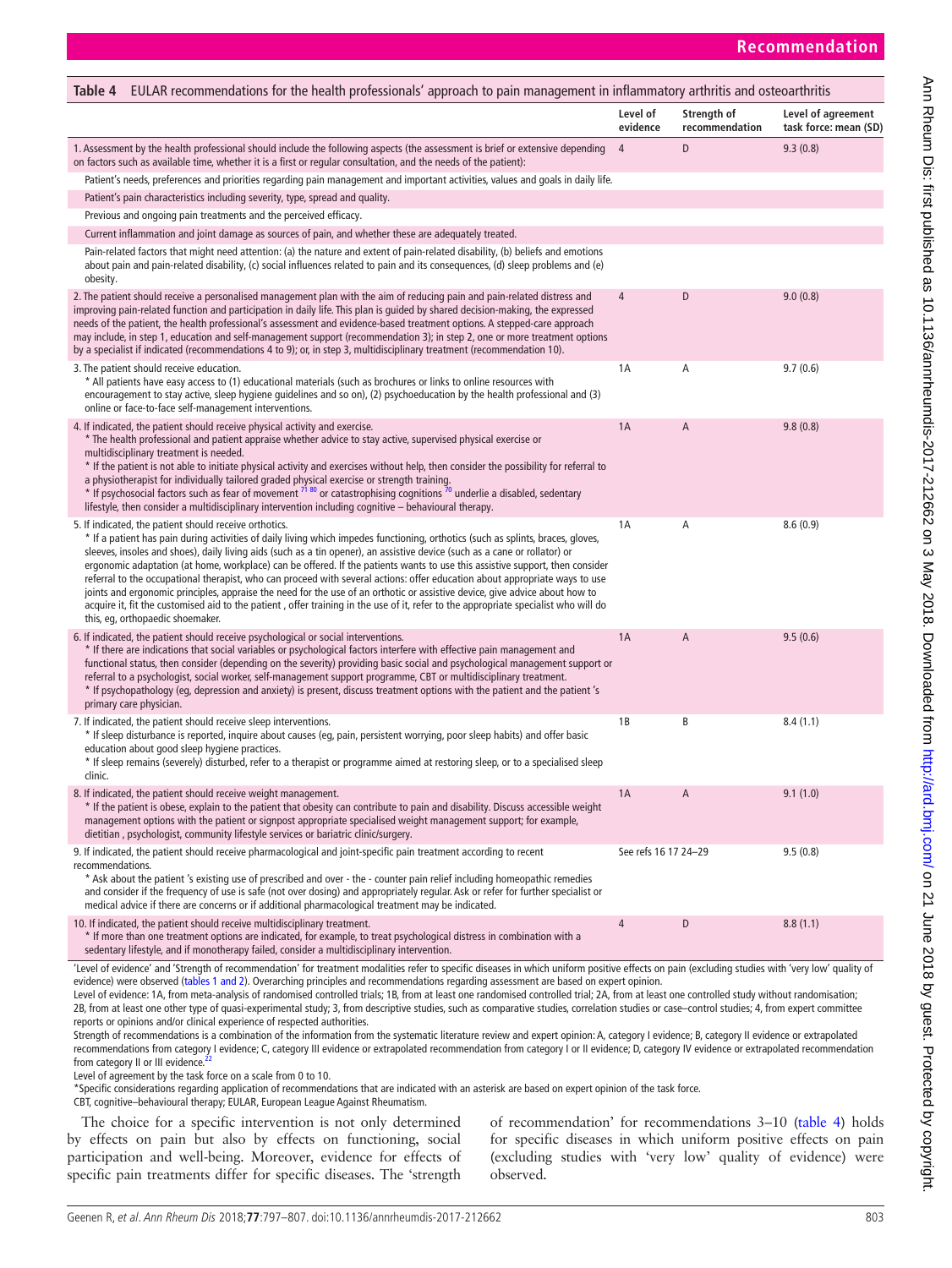# **Box 2 Research agenda**

- <span id="page-7-0"></span>► To examine omissions in knowledge such as effects of treatment options on pain in psoriatic arthritis, the effects of sleep interventions on pain in inflammatory arthritis (IA) and osteoarthritis (OA), and pain as an outcome measure in studies of assistive devices such as a cane or rollator in more diseases than OA of the knee alone.
- $\triangleright$  To examine in meta-analyses the effects of multidisciplinary treatment on pain.
- ► To improve the methodological quality of treatment outcome studies.
- ► To conduct an analysis examining effect sizes for more specific treatment modalities that are now merged into comprehensive treatment packages.
- ► To examine moderators of treatment effects (eg, in which patient subgroups each specific treatment option causes a reduction of pain).
- $\blacktriangleright$  To examine mediators of outcome, that is, how pain treatments work in IA and OA.
- $\blacktriangleright$  To examine the effects on pain of minimal interventions such as advice during a consultation, use of brochures and e-health psychoeducation.
- ► To examine whether combined pharmacological and non-pharmacological pain management is more effective than monotherapy.
- $\blacktriangleright$  To contribute to personalised medicine by analysing customised pain treatments; for example, using replicated single-case experimental designs with idiosyncratic outcome measures.
- $\triangleright$  To examine in which way healthcare could best be organised to be able to provide the best possible and knowledgeable pain-management support for people with IA and OA.
- ► Education had a uniform positive effect on pain in OA (hip/ knee, knee).
- ► Physical activity and exercise showed uniform positive effects on pain for general exercise in SpA and OA (general, hip/knee, knee, foot/ankle), aerobic exercise in OA (general, knee), and strength and resistance training in OA (general, hip/knee, hip, knee).
- ► Orthotics showed small but consistent positive effects on pain for orthopaedic shoes in RA and OA of the knee, splints in OA of the hand and knee orthoses (especially sleeves, elastic bandages) in OA of the knee.
- ► Psychological and social interventions showed a uniform positive effect on pain for CBT in RA and OA (general), psychosocial and coping interventions in OA (general), biofeedback in RA and relaxation interventions in OA (general, hip/knee).
- There was no meta-analysis that evaluated effects of sleep interventions on pain in IA or OA but small effects of sleep interventions on pain were observed in meta-analyses in people with varied chronic medical conditions.
- Weight management showed a uniform positive effect on pain in RA, SpA and OA of the hip/knee.
- Multidisciplinary treatment is cautiously recommended considering the absence of studies examining the added effect on pain of multidisciplinary treatment to monodisciplinary therapies and considering that meta-analyses on multimodal treatment did not observe effects on pain.

# **Discussion**

Results and conclusions derived from 186 systematic reviews and meta-analyses were reviewed to identify the evidence associated with the benefits of the health professional's approach to pain management for people with IA and OA. Effects on pain were most uniformly positive for physical activity and exercise interventions, and for psychological interventions. Effects on pain for educational interventions, orthotics, weight management and multidisciplinary treatment were shown for particular disease groups. Recommendations for patient-centred pain management were guided by this scientific evidence and by clinical expert opinion.

The task force unanimously endorsed that in rheumatic care, besides pain severity, physical functioning and psychological functioning are major outcomes of any management intervention by health professionals, in agreement with other expert groups.<sup>30 31</sup> Although pain was selected as the target outcome, our systematic literature review also included interventions that were not aimed at alleviating pain but, for instance, at increasing muscle strength, physical activity or emotional functioning. Nevertheless, our study showed that many evaluations of treatment options—especially physical activity and psychological interventions—showed a reduction of pain in most patient groups. This included treatment options in which pain reduction was not the primary goal.

[Box](#page-7-0) 2 presents questions for the future research agenda. Our systematic review showed that there is ample evidence for specific pain treatment options in specific groups. Nevertheless, there are several omissions in our knowledge with respect to effects of pain management on pain, especially in PsA, sleep interventions, assistive devices and multidisciplinary treatment. Moreover, it is inherent to the multifaceted nature of pain, the heterogeneity of the group of patients with IA and OA, and specific needs of individual patients that pain-management options of choice will differ among patients. From a clinical point of view, a multimodal approach will likely result in the best outcome, but from a scientific point of view, it would be more fruitful to learn whether a single treatment option is able to bring about change in pain and other outcomes. Thus, a main challenge in future research is to examine in which patient subgroups each specific treatment option causes a reduction of pain. Moreover, most studies pertain to systematic interventions in groups, but the most frequent clinical intervention is patient-customised education and advice given during a consultation, handing a brochure or offering information through the internet. The effects of these minimal interventions should be investigated as well.

As pain is the predominant symptom and burden in IA and  $OA<sub>1</sub><sup>1-5</sup>$  clinical training of rheumatology health professionals in pain management is essential. To ensure patient-centred pain management, health professionals need knowledge, confidence, communication skills and skills to support patients to translate intentions into action plans, which should be part of educational programmes.[76–78](#page-10-7) It has been demonstrated that training of professionals helps to improve pain management of OA.<sup>79</sup> Health professionals can use the handout shown in [figure](#page-8-2) 2 as a guide in their work, while the more detailed findings and recommendations can be used to fine-tune treatment. Further, knowledge and skills indicated in the overarching principles and recommendations should be used when reviewing pain curricula in higher education and in postgraduate clinical education.<sup>76</sup> Within EULAR, the current recommendations can be included in the 'EULAR online course for health professionals' which comprises specific diseases such as RA and OA as well as broader modules: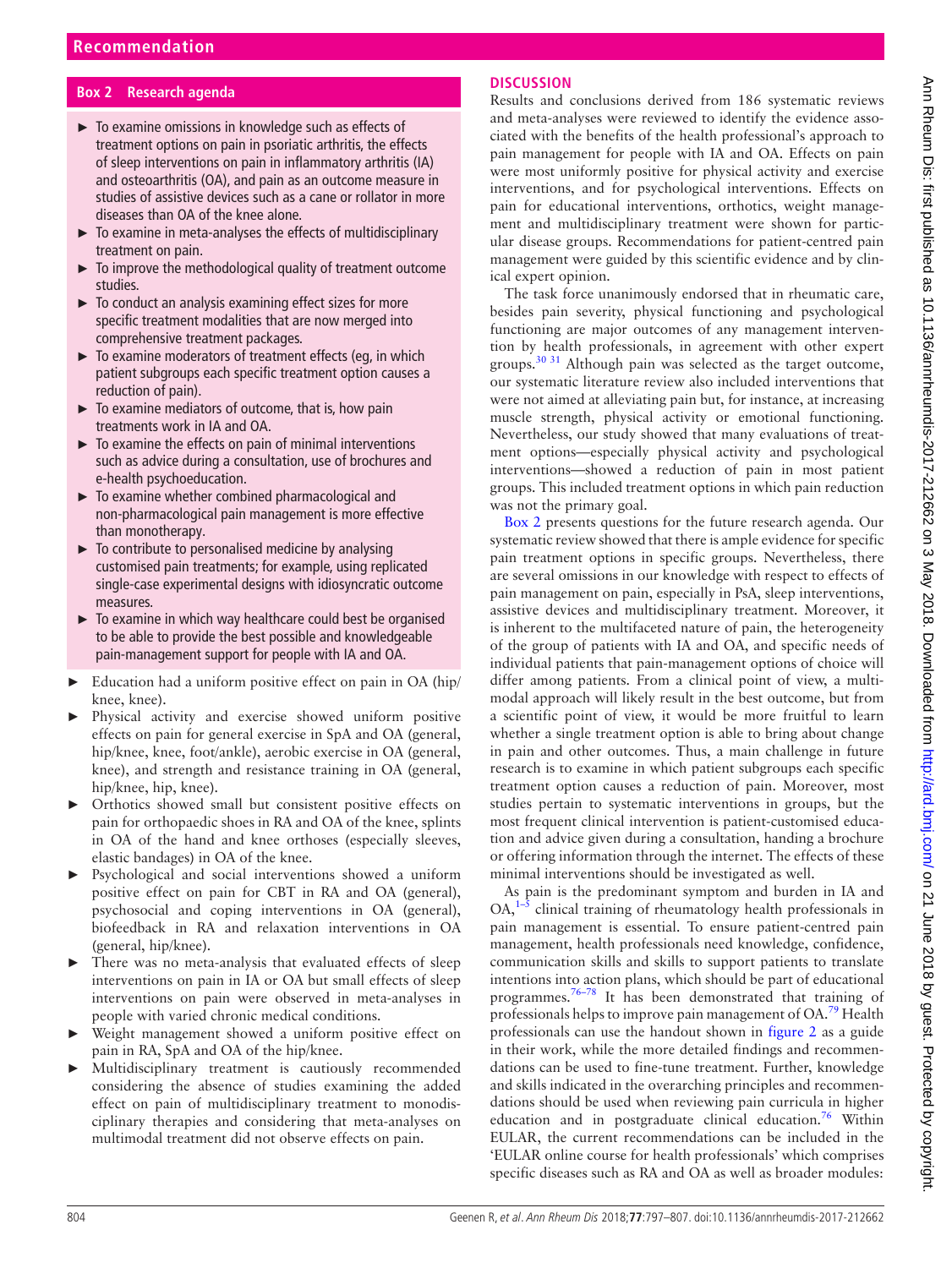

<span id="page-8-2"></span>Figure 2 Handout with guide to pain management in inflammatory arthritis and osteoarthritis.

[https://www.eular.org/edu\\_online\\_course\\_hpr.cfm.](https://www.eular.org/edu_online_course_hpr.cfm.) Finally, these recommendations will be disseminated through this publication and through a lay summary of the recommendations that will be disseminated among national patient associations.

In conclusion, guided by expert opinion and partly underpinned by a considerable number of systematic reviews and meta-analyses, an expert group developed and launched the first set of recommendations that enable health professionals to provide knowledgeable and evidence-based pain-management support for people with IA and OA.

#### **Author affiliations**

<sup>1</sup>Department of Psychology, Utrecht University, Utrecht, The Netherlands

<sup>2</sup>Musculoskeletal Statistics Unit, The Parker Institute, Bispebjerg and Frederiksberg Hospital, Copenhagen, Denmark

<sup>3</sup>Department of Rheumatology, Odense University Hospital, Odense, Denmark

4 Department of Neuroscience, Uppsala University, Uppsala, Sweden

<sup>5</sup>Rheumatology and Metabolic Bone Diseases Department, Hospital de Santa Maria, Lisbon, Portugal

<sup>6</sup>Rheumatology Research Unit, Faculty of Medicine, Lisbon Academic Medical Centre, Instituto de Medicina Molecular, University of Lisbon, Lisbon, Portugal

<sup>7</sup>Department of Rheumatology, Virginia Mason Medical Center, Seattle, Washington, USA

<sup>8</sup>Norwegian National Unit for Rehabilitation for Rheumatic Patients with Special Needs, NBRR, Diakonhjemmet Hospital, Oslo, Norway

9 Department of Rehabilitation Medicine, Maastricht University, Maastricht, The **Netherlands** 

<sup>10</sup>Research Institute for Primary Care and Health Sciences, Keele University, Keele, UK 11Haywood Academic Rheumatology Centre, Haywood Hospital, Stoke-on-Trent, UK <sup>12</sup>EULAR Patient Research Partner, Cyprus League Against Rheumatism, Nicosia, Cyprus

<sup>13</sup>Department of Rheumatology, CHU, Clermont Ferrand, Clermont Ferrand, France <sup>14</sup>Department of Anesthesiology, Division of Pain Research, Chronic Pain & Fatigue Research Center, University of Michigan Medical School, Ann Harbor, Michigan, USA <sup>15</sup>EULAR Social Leagues Patients' Representative, Leuven, Belgium

<sup>16</sup>Section for Outcomes Research, Center for Medical Statistics, Informatics, and Intelligent Systems, Medical University of Vienna, Vienna, Austria

<sup>17</sup>Department of Health Sciences, University of Applied Sciences FH Campus Wien, Vienna, Austria

<sup>18</sup>Research group Health Psychology, University of Leuven, Leuven, Belgium <sup>19</sup>Behavioral Medicine Research, Faculty of Psychology and Neuroscience, Maastricht University, Maastricht, The Netherlands

<sup>20</sup>Department Physical Therapy, Occupational Therapy, Rehabilitation and Physical Medicine, Universidad Rey Juan Carlos, Alcorcón, Spain

<sup>21</sup> Department of Public Health and Community Medicine, Primary Health Care Unit, Institute of Medicine, The Sahlgrenska Academy, University of Gothenburg, Gothenburg, Sweden

**Acknowledgements** The authors thank Susan Oliver and Christina Opava who initiated this project on behalf of the EULAR-HP and ARHP steering group that also included Linda Ehrlich-Jones, Ricardo Ferreira, Rinie Geenen, Kam Nola, Jan Richardson, Karen Smarr and Ben Smith. The authors also thank Annette Ladefoged de Thurah for guarding the project.

**Contributors** CLO was the research fellow for the project undertaking the systematic literature review. RG was the project convener and drafted the work. RC was the methodologist supervising the systematic literature review. CLO and RC rated the quality of studies. CLO and JA independently assessed the studies. All authors have contributed substantially by participating in the development of the recommendations and revising the manuscript critically for important intellectual content. All authors approved the final version for publication.

**Funding** This study was supported by the European League Against Rheumatism (EULAR), Grant reference: HPR029.

**Competing interests** None declared.

**Patient consent** Not required.

**Provenance and peer review** Not commissioned; externally peer reviewed.

**Data sharing statement** The data analysed in the current study are available from the corresponding author on reasonable request.

© Article author(s) (or their employer(s) unless otherwise stated in the text of the article) 2018. All rights reserved. No commercial use is permitted unless otherwise expressly granted.

## **References**

- <span id="page-8-0"></span>1 Bijlsma JW, Berenbaum F, Lafeber FP. Osteoarthritis: an update with relevance for clinical practice. [Lancet](http://dx.doi.org/10.1016/S0140-6736(11)60243-2) 2011;377:2115-26.
- 2 Cross M, Smith E, Hoy D, et al. The global burden of hip and knee osteoarthritis: estimates from the global burden of disease 2010 study. [Ann Rheum Dis](http://dx.doi.org/10.1136/annrheumdis-2013-204763) 2014;73:1323–30.
- 3 Cross M, Smith E, Hoy D, et al. The global burden of rheumatoid arthritis: estimates from the global burden of disease 2010 study. [Ann Rheum Dis](http://dx.doi.org/10.1136/annrheumdis-2013-204627) 2014;73:1316–22.
- 4 Minnock P, FitzGerald O, Bresnihan B. Women with established rheumatoid arthritis perceive pain as the predominant impairment of health status. [Rheumatology](http://dx.doi.org/10.1093/rheumatology/keg281) 2003;42:995–1000.
- 5 Ryan S, Carr A. Applying the bio-psychosocial model to the management of rheumatic disease. In: Dziedzic K, Hammond A, eds. Rheumatology: Evidence-Based practice for physiotherapists and occupational therapists. Edinburgh: Churchill Livingstone: Elsevier, 2010:63–75.
- <span id="page-8-1"></span>6 Iversen MD. Rehabilitation interventions for pain and disability in osteoarthritis. Am J [Nurs](http://dx.doi.org/10.1097/01.NAJ.0000412649.02926.35) 2012;112:S32–7.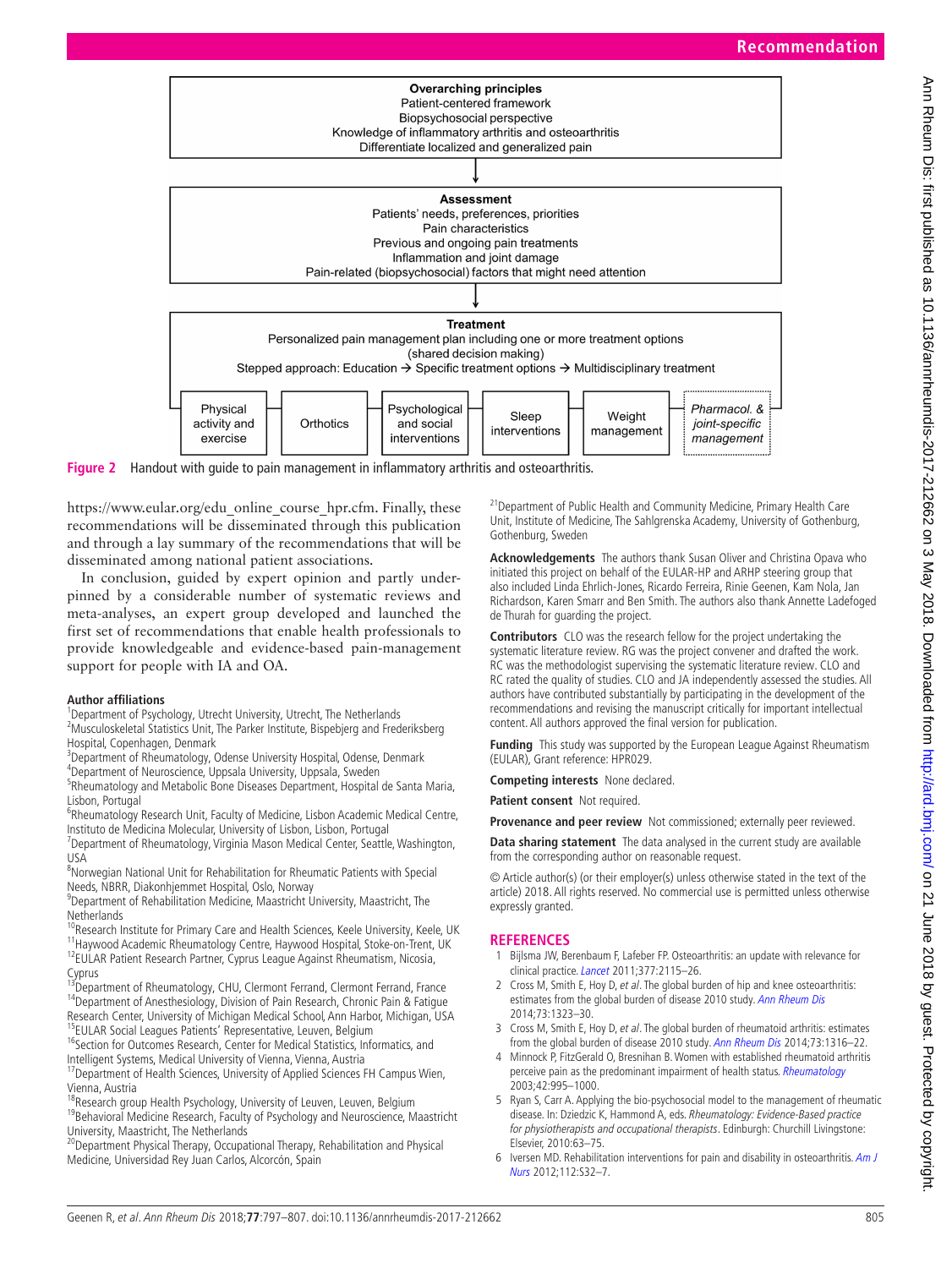# **Recommendation**

- <span id="page-9-0"></span>7 Jakab Z, Tsouros AD. Health 2020--achieving health and development in today's Europe. [Cent Eur J Public Health](http://dx.doi.org/10.21101/cejph.a4045) 2014;22:133–8.
- <span id="page-9-1"></span>8 Backman CL. Arthritis and pain. Psychosocial aspects in the management of arthritis pain. [Arthritis Res Ther](http://dx.doi.org/10.1186/ar2083) 2006;8:221.
- <span id="page-9-2"></span>9 Bergman S. Management of musculoskeletal pain. [Best Pract Res Clin Rheumatol](http://dx.doi.org/10.1016/j.berh.2006.10.001) 2007;21:153–66.
- 10 Gatchel RJ, Peng YB, Peters ML, et al. The biopsychosocial approach to chronic pain: scientific advances and future directions. [Psychol Bull](http://dx.doi.org/10.1037/0033-2909.133.4.581) 2007;133:581-624.
- 11 Mork PJ, Vik KL, Moe B, et al. Sleep problems, exercise and obesity and risk of chronic musculoskeletal pain: the Norwegian HUNT study. [Eur J Public Health](http://dx.doi.org/10.1093/eurpub/ckt198) 2014;24:924–9.
- 12 Da Silva JAP, Geenen R, Jacobs JWG. Chronic widespread pain and increased mortality: biopsychosocial interconnections. [Ann Rheum Dis](http://dx.doi.org/10.1136/annrheumdis-2017-211893) 2017:annrheumdis-2017-211893.
- <span id="page-9-14"></span>13 Pickering ME, Chapurlat R, Kocher L, et al. Sleep Disturbances and Osteoarthritis. Pain [Pract](http://dx.doi.org/10.1111/papr.12271) 2016;16:237–44.
- 14 Walsh DA, McWilliams DF. Mechanisms, impact and management of pain in rheumatoid arthritis. [Nat Rev Rheumatol](http://dx.doi.org/10.1038/nrrheum.2014.64) 2014;10:581–92.
- <span id="page-9-6"></span>15 Fernandes L, Hagen KB, Bijlsma JW, et al. EULAR recommendations for the non-pharmacological core management of hip and knee osteoarthritis. [Ann Rheum Dis](http://dx.doi.org/10.1136/annrheumdis-2012-202745) 2013;72:1125–35.
- <span id="page-9-3"></span>16 McAlindon TE, Bannuru RR, Sullivan MC, et al. OARSI guidelines for the non-surgical management of knee osteoarthritis. [Osteoarthritis Cartilage](http://dx.doi.org/10.1016/j.joca.2014.01.003) 2014;22:363-88.
- <span id="page-9-20"></span>17 Zhang W, Doherty M, Arden N, et al. EULAR evidence based recommendations for the management of hip osteoarthritis: report of a task force of the EULAR Standing Committee for International Clinical Studies Including Therapeutics (ESCISIT). [Ann](http://dx.doi.org/10.1136/ard.2004.028886)  [Rheum Dis](http://dx.doi.org/10.1136/ard.2004.028886) 2005;64:669–81.
- <span id="page-9-4"></span>18 Baillet A, Vaillant M, Guinot M, et al. Efficacy of resistance exercises in rheumatoid arthritis: meta-analysis of randomized controlled trials. [Rheumatology](http://dx.doi.org/10.1093/rheumatology/ker330) 2012;51:519–27.
- 19 Fransen M, McConnell S, Harmer AR, et al. Exercise for osteoarthritis of the knee. [Cochrane Database Syst Rev](http://dx.doi.org/10.1002/14651858.CD004376.pub3) 2015;1:CD004376.
- <span id="page-9-5"></span>20 Andrews NE, Strong J, Meredith PJ. Activity pacing, avoidance, endurance, and associations with patient functioning in chronic pain: a systematic review and metaanalysis. [Arch Phys Med Rehabil](http://dx.doi.org/10.1016/j.apmr.2012.05.029) 2012;93:2109–21.
- <span id="page-9-10"></span>21 Zangi HA, Ndosi M, Adams J, et al. EULAR recommendations for patient education for people with inflammatory arthritis. [Ann Rheum Dis](http://dx.doi.org/10.1136/annrheumdis-2014-206807) 2015;74:954-62
- <span id="page-9-7"></span>22 van der Heijde D, Aletaha D, Carmona L, et al. 2014 Update of the EULAR standardised operating procedures for EULAR-endorsed recommendations. Ann [Rheum Dis](http://dx.doi.org/10.1136/annrheumdis-2014-206350) 2015;74:8–13.
- <span id="page-9-8"></span>23 Ghogomu EA, Maxwell LJ, Buchbinder R, et al. Updated method guidelines for cochrane musculoskeletal group systematic reviews and metaanalyses. [J Rheumatol](http://dx.doi.org/10.3899/jrheum.121306) 2014;41:194–205.
- 24 Combe B, Landewe R, Daien CI, et al. 2016 update of the EULAR recommendations for the management of early arthritis. [Ann Rheum Dis](http://dx.doi.org/10.1136/annrheumdis-2016-210602) 2017;76:948–59.
- <span id="page-9-27"></span>25 Gossec L, Smolen JS, Ramiro S, et al. European League Against Rheumatism (EULAR) recommendations for the management of psoriatic arthritis with pharmacological therapies: 2015 update. [Ann Rheum Dis](http://dx.doi.org/10.1136/annrheumdis-2015-208337) 2016;75:499-510.
- 26 Jordan KM, Arden NK, Doherty M, et al. EULAR Recommendations 2003: an evidence based approach to the management of knee osteoarthritis: report of a Task Force of the Standing Committee for International Clinical Studies Including Therapeutic Trials (ESCISIT). [Ann Rheum Dis](http://dx.doi.org/10.1136/ard.2003.011742) 2003;62:1145–55.
- 27 Smolen JS, Landewé R, Bijlsma J, et al. EULAR recommendations for the management of rheumatoid arthritis with synthetic and biological disease-modifying antirheumatic drugs: 2016 update. [Ann Rheum Dis](http://dx.doi.org/10.1136/annrheumdis-2016-210715) 2017;76:960–77.
- 28 van der Heijde D, Ramiro S, Landewé R, et al. 2016 update of the ASAS-EULAR management recommendations for axial spondyloarthritis. [Ann Rheum Dis](http://dx.doi.org/10.1136/annrheumdis-2016-210770) 2017;76:978–91.
- 29 Zhang W, Doherty M, Leeb BF, et al. EULAR evidence based recommendations for the management of hand osteoarthritis: report of a Task Force of the EULAR Standing Committee for International Clinical Studies Including Therapeutics (ESCISIT). [Ann](http://dx.doi.org/10.1136/ard.2006.062091)  [Rheum Dis](http://dx.doi.org/10.1136/ard.2006.062091) 2007;66:377–88.
- <span id="page-9-9"></span>30 Dworkin RH, Turk DC, Farrar JT, et al. IMMPACT. Core outcome measures for chronic pain clinical trials: IMMPACT recommendations. [Pain](http://dx.doi.org/10.1016/j.pain.2004.09.012) 2005;113:9-19.
- 31 Treede RD, Rief W, Barke A, et al. A classification of chronic pain for ICD-11. [Pain](http://dx.doi.org/10.1097/j.pain.0000000000000160) 2015;156:1–7.
- <span id="page-9-11"></span>32 Guyatt G, Oxman AD, Akl EA, et al. GRADE guidelines: 1. Introduction-GRADE evidence profiles and summary of findings tables. [J Clin Epidemiol](http://dx.doi.org/10.1016/j.jclinepi.2010.04.026) 2011;64:383-94.
- <span id="page-9-12"></span>33 Balshem H, Helfand M, Schünemann HJ, et al. GRADE guidelines: 3. Rating the quality of evidence. [J Clin Epidemiol](http://dx.doi.org/10.1016/j.jclinepi.2010.07.015) 2011;64:401-6.
- <span id="page-9-13"></span>34 de Jong Z, Vliet Vlieland TP. Safety of exercise in patients with rheumatoid arthritis. [Curr Opin Rheumatol](http://dx.doi.org/10.1097/01.bor.0000151400.33899.88) 2005;17:177–82.
- 35 Regnaux JP, Lefevre-Colau MM, Trinquart L, et al. High-intensity versus low-intensity physical activity or exercise in people with hip or knee osteoarthritis. Cochrane [Database Syst Rev](http://dx.doi.org/10.1002/14651858.CD010203.pub2) 2015:CD010203.
- 36 Lee YC, Lu B, Edwards RR, et al. The role of sleep problems in central pain processing in rheumatoid arthritis. [Arthritis Rheum](http://dx.doi.org/10.1002/art.37733) 2013;65:59-68.
- 37 Irwin MR, Olmstead R, Carrillo C, et al. Sleep loss exacerbates fatigue, depression, and pain in rheumatoid arthritis. [Sleep](http://dx.doi.org/10.5665/sleep.1742) 2012;35:537-43.
- 38 Vitiello MV, McCurry SM, Shortreed SM, et al. Short-term improvement in insomnia symptoms predicts long-term improvements in sleep, pain, and fatigue in older adults with comorbid osteoarthritis and insomnia. [Pain](http://dx.doi.org/10.1016/j.pain.2014.04.032) 2014;155:1547-54.
- <span id="page-9-15"></span>39 Vitiello MV, Rybarczyk B, Von Korff M, et al. Cognitive behavioral therapy for insomnia improves sleep and decreases pain in older adults with co-morbid insomnia and osteoarthritis. [J Clin Sleep Med](http://www.ncbi.nlm.nih.gov/pubmed/19968014) 2009;5:355–62.
- <span id="page-9-16"></span>40 Smith MT, Finan PH, Buenaver LF, et al. Cognitive-behavioral therapy for insomnia in knee osteoarthritis: a randomized, double-blind, active placebo-controlled clinical trial. [Arthritis Rheumatol](http://dx.doi.org/10.1002/art.39048) 2015;67:1221–33.
- <span id="page-9-17"></span>41 Irwin MR, Cole JC, Nicassio PM. Comparative meta-analysis of behavioral interventions for insomnia and their efficacy in middle-aged adults and in older adults 55+ years of age. [Health Psychol](http://dx.doi.org/10.1037/0278-6133.25.1.3) 2006;25:3–14.
- 42 Ho FY, Chung KF, Yeung WF, et al. Self-help cognitive-behavioral therapy for insomnia: a meta-analysis of randomized controlled trials. [Sleep Med Rev](http://dx.doi.org/10.1016/j.smrv.2014.06.010) 2015;19:17-28.
- <span id="page-9-18"></span>43 van Straten A, van der Zweerde T, Kleiboer A, et al. Cognitive and behavioral therapies in the treatment of insomnia: A meta-analysis. [Sleep Med Rev](http://dx.doi.org/10.1016/j.smrv.2017.02.001) 2018;38:3-16.
- <span id="page-9-19"></span>44 Koffel EA, Koffel JB, Gehrman PR. A meta-analysis of group cognitive behavioral therapy for insomnia. [Sleep Med Rev](http://dx.doi.org/10.1016/j.smrv.2014.05.001) 2015;19:6-16.
- 45 Wu JQ, Appleman ER, Salazar RD, et al. Cognitive Behavioral Therapy for Insomnia Comorbid With Psychiatric and Medical Conditions: A Meta-analysis. [JAMA Intern](http://dx.doi.org/10.1001/jamainternmed.2015.3006)  [Med](http://dx.doi.org/10.1001/jamainternmed.2015.3006) 2015;175:1461–72.
- 46 Agca R, Heslinga SC, Rollefstad S, et al. EULAR recommendations for cardiovascular disease risk management in patients with rheumatoid arthritis and other forms of inflammatory joint disorders: 2015/2016 update. [Ann Rheum Dis](http://dx.doi.org/10.1136/annrheumdis-2016-209775) 2017;76:17-28.
- 47 Strehl C, Bijlsma JW, de Wit M, et al. Defining conditions where long-term glucocorticoid treatment has an acceptably low level of harm to facilitate implementation of existing recommendations: viewpoints from an EULAR task force. [Ann Rheum Dis](http://dx.doi.org/10.1136/annrheumdis-2015-208916) 2016;75:952–7.
- 48 Smolen JS, Schöls M, Braun J, et al. Treating axial spondyloarthritis and peripheral spondyloarthritis, especially psoriatic arthritis, to target: 2017 update of recommendations by an international task force. [Ann Rheum Dis](http://dx.doi.org/10.1136/annrheumdis-2017-211734) 2018;77:3–17.
- 49 Singh JA, Saag KG, Bridges SL, et al. 2015 American College of Rheumatology Guideline for the Treatment of Rheumatoid Arthritis. [Arthritis Rheumatol](http://dx.doi.org/10.1002/art.39480) 2016;68:1–26.
- 50 Smolen JS, Breedveld FC, Burmester GR, et al. Treating rheumatoid arthritis to target: 2014 update of the recommendations of an international task force. [Ann Rheum Dis](http://dx.doi.org/10.1136/annrheumdis-2015-207524) 2016;75:3–15.
- <span id="page-9-21"></span>51 Michelsen B, Fiane R, Diamantopoulos AP, et al. A comparison of disease burden in rheumatoid arthritis, psoriatic arthritis and axial spondyloarthritis. [PLoS One](http://dx.doi.org/10.1371/journal.pone.0123582) 2015;10:e0123582.
- <span id="page-9-22"></span>52 Drăgoi RG, Ndosi M, Sadlonova M, et al. Patient education, disease activity and physical function: can we be more targeted? A cross sectional study among people with rheumatoid arthritis, psoriatic arthritis and hand osteoarthritis. [Arthritis Res Ther](http://dx.doi.org/10.1186/ar4339) 2013;15:R156.
- <span id="page-9-23"></span>53 Institute of Medicine (US) Committee on Quality of Health Care in America. Crossing the quality chasm. Washington (DC): National Academies Press (US), 2001.
- 54 Ammerlaan JW, van Os-Medendorp H, de Boer-Nijhof N, et al. Preferences and needs of patients with a rheumatic disease regarding the structure and content of online self-management support. [Patient Educ Couns](http://dx.doi.org/10.1016/j.pec.2016.10.009) 2017;100:501-8.
- 55 Epstein RM, Fiscella K, Lesser CS, et al. Why the nation needs a policy push on patient-centered health care. [Health Aff](http://dx.doi.org/10.1377/hlthaff.2009.0888) 2010;29:1489–95.
- 56 Trappenburg J, Jonkman N, Jaarsma T, et al. Self-management: one size does not fit all. [Patient Educ Couns](http://dx.doi.org/10.1016/j.pec.2013.02.009) 2013;92:134–7.
- 57 Joosten EA, DeFuentes-Merillas L, de Weert GH, et al. Systematic review of the effects of shared decision-making on patient satisfaction, treatment adherence and health status. [Psychother Psychosom](http://dx.doi.org/10.1159/000126073) 2008;77:219–26.
- <span id="page-9-24"></span>58 Andersson ML, Svensson B, Bergman S. Chronic widespread pain in patients with rheumatoid arthritis and the relation between pain and disease activity measures over the first 5 years. [J Rheumatol](http://dx.doi.org/10.3899/jrheum.130493) 2013;40:1977–85.
- 59 Clauw DJ. Diagnosing and treating chronic musculoskeletal pain based on the underlying mechanism(s). [Best Pract Res Clin Rheumatol](http://dx.doi.org/10.1016/j.berh.2015.04.024) 2015;29:6-19.
- 60 Bergsten U, Bergman S, Fridlund B, et al. "Striving for a good life" the management of rheumatoid arthritis as experienced by patients. [Open Nurs J](http://dx.doi.org/10.2174/1874434601105010095) 2011;5:95-101.
- 61 Schildmann J, Grunke M, Kalden JR, et al. Information and participation in decisionmaking about treatment: a qualitative study of the perceptions and preferences of patients with rheumatoid arthritis. [J Med Ethics](http://dx.doi.org/10.1136/jme.2007.023705) 2008;34:775-9.
- <span id="page-9-25"></span>62 Breivik H, Borchgrevink PC, Allen SM, et al. Assessment of pain. [Br J Anaesth](http://dx.doi.org/10.1093/bja/aen103) 2008;101:17–24.
- <span id="page-9-26"></span>63 Brummett CM, Bakshi RR, Goesling J, et al. Preliminary validation of the Michigan Body Map. [Pain](http://dx.doi.org/10.1097/j.pain.0000000000000506) 2016;157:1205-12.
- 64 Cruccu G, Sommer C, Anand P, et al. EFNS guidelines on neuropathic pain assessment: revised 2009. [Eur J Neurol](http://dx.doi.org/10.1111/j.1468-1331.2010.02969.x) 2010;17:1010–8.
- 65 Englbrecht M, Tarner IH, van der Heijde DM, et al. Measuring pain and efficacy of pain treatment in inflammatory arthritis: a systematic literature review. [J Rheumatol Suppl](http://dx.doi.org/10.3899/jrheum.120335) 2012;90:3–10.